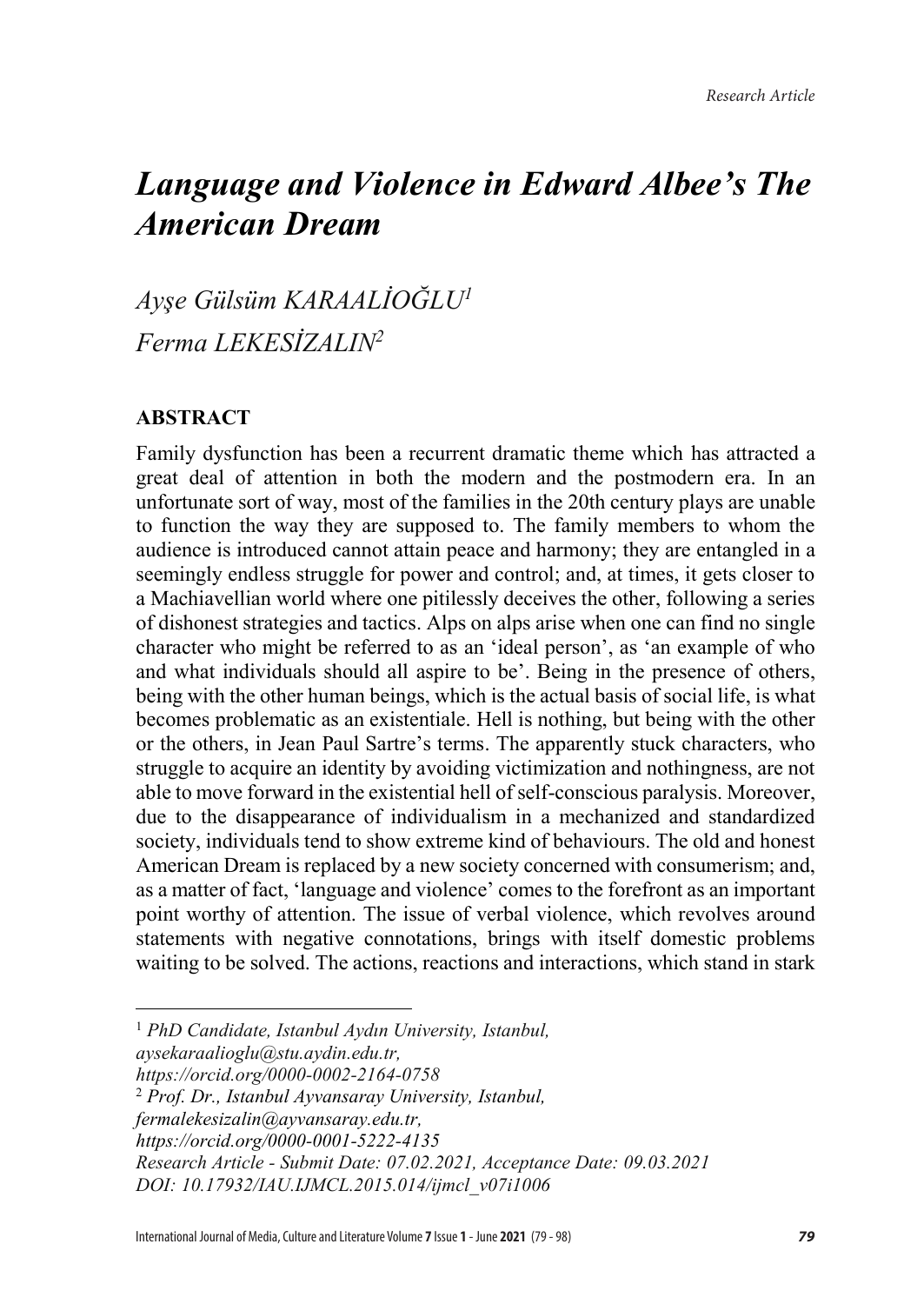contrast to the socially acceptable norms and values, are important, as they constitute the material to dig and delve deep into the deeds done for dominance, and as they are rich enough materials to bring out the diversions from the ideal family picture. This study focuses on one of Edward Albee's most famous works, *The American Dream*, examines the family, the paradoxical union, as portrayed in a modern wasteland, and explains the forms and consequences of violence, most specifically the verbal violence.

*Keywords: Family, Language, Violence, Existentialism*

## **ÖZ**

Aile disfonksiyonelliği, hem modern hem de modern-sonrası çağda üzerinde yaygın olarak durulan bir tema olmuştur. 20. yüzyıl oyunlarında öne çıkan ailelerin çoğu, talihsiz bir şekilde, olması gerektiği gibi işleyememektedir. İzleyici karşısındaki aile fertleri, barış ve uyum sağlayabilme konusunda yetkin değillerdir; güç ve kontrolü ele geçirebilmek için, sonu gelmeyen bir savaşa tutulmuşlardır; ve, yaşamakta oldukları dünya, zaman zaman, birinin bir diğerini, birtakım aldatıcı stratejiler ve taktikler kullanarak acımasızca kandırdığı Makyavelci bir dünyaya doğru yaklaşır. Oyunlarda, 'ideal bir kişi', 'kim ve nasıl bir insan olunması gerektiğini gösteren bir örnek' bulunmadığı hallerde, durum daha da ciddi bir şekil alır. Bir var oluş hali olarak sorun teşkil eden şey, sosyal yaşamın temelini oluşturan, başka bireylerin huzurunda olma, başka insanlarla bir arada olma durumunun kendisinden başka bir şey değildir. Jean Paul Sartre'a göre, cehennem, diğer kişi ya da kişilerle bir arada olma halidir. Esaretten ve hiçlik duygusundan sakınarak, bir kimlik edinme çabasında olan, kilitlenip kaldıkları aşikâr olan karakterler, bilinçlerinin adeta felç olduğu varoluşsal cehennemde yol alamamaktadırlar. Ayrıca, makineleştirilmiş ve standardize edilmiş bir toplumda bireyselliğin yerle bir edilmesiyle bağlantılı olarak, insanlar uç noktalarda olan davranışlar sergileme eğilimindedirler. Eski, dürüst Amerikan Rüyası'nın yerini, tüketicilikle meşgul yeni bir toplum almıştır; ve, doğal olarak, 'dil ve şiddet' üzerinde durulması gereken bir konu olarak ön plana çıkmaktadır. Negatif çağrışım yüklü ifadeler etrafında dönüp dolaşan, sözsel şiddet konusu, beraberinde çözülmesi gereken ailevi problemler getirmektedir. Baskın karakter olmak için başvurulan davranış modellerini irdeleyebilme, ve ideal aile tablosundan sapmaları ortaya koyabilmeleri açısından yararlı malzemeler sağladıkları için, toplum tarafından kabul gören norm ve değerlere tezat teşkil eden eylemler, tepkiler ve etkileşimler araştırılması gereken bir konudur. Bu çalışma, Edward Albee'nin en ünlü eserlerinden olan *The American Dream* adlı oyuna odaklanarak, paradoksal bir birlik haline dönüşen aile kurumunu, modern ancak çoraklaşmış ortamında incelemektedir ve büyük ölçüde, söze dayalı olan şiddetin şekillerini ve sonuçlarını ele almaktadır.

*Anahtar Kelimeler: Aile, Dil, Şiddet, Varoluşçuluk*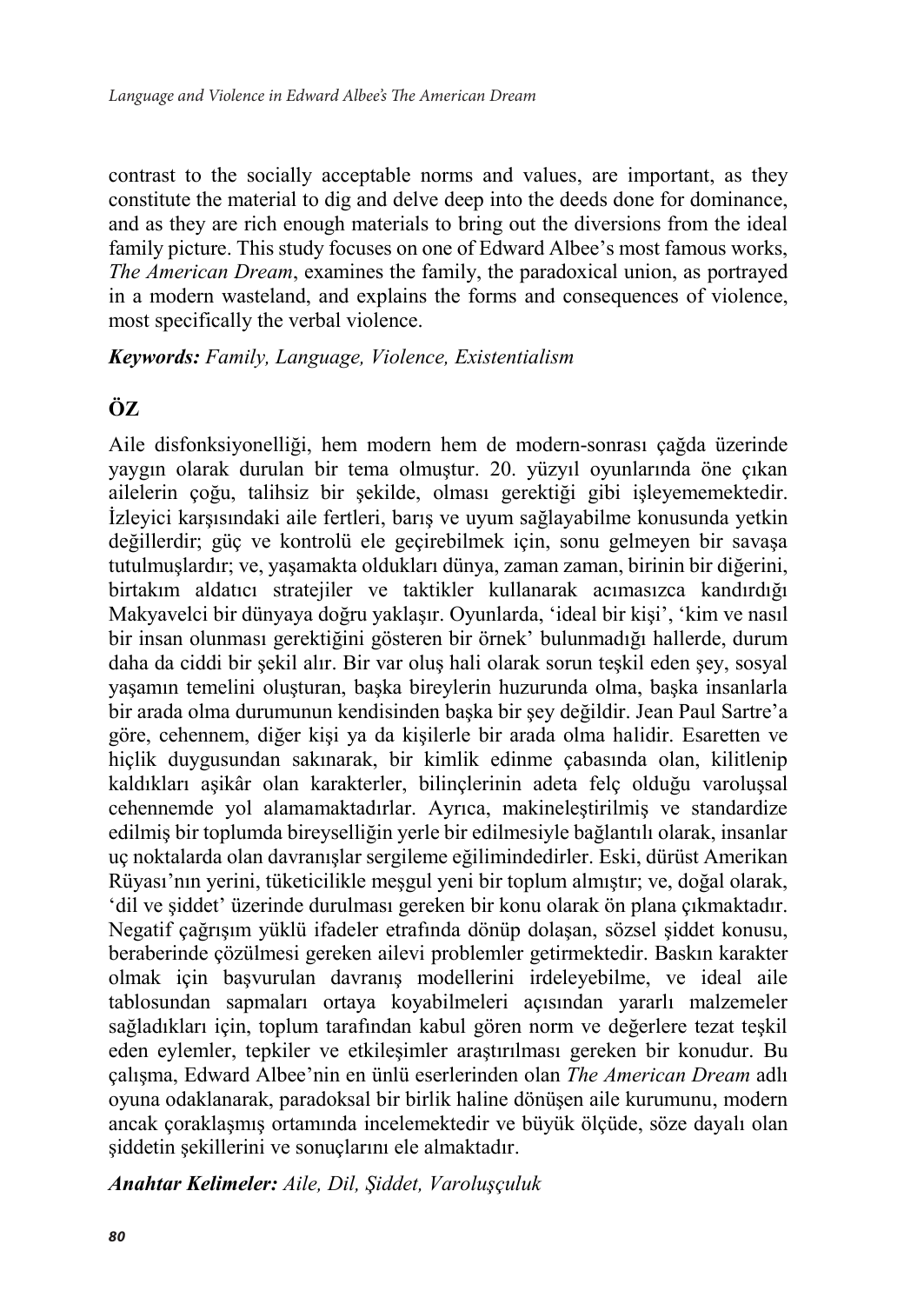### **INTRODUCTION**

Modern American drama has frequently dealt with families that stand in stark contrast to traditional ones. Since reciprocal responsibilities are sometimes disregarded, individuals living under the same roof come face to face with nothing, but problems. Successions of empty clichés, which under normal circumstances are considered as disturbing utterances, are heard; and, ideal qualities – such as democracy, honesty, morality, standards, conventional values, acceptable behaviours, positive feelings, liberality of spirit, and peace and generosity of mind – no longer reign. What is significant about some of the 20th century plays is that no healthy connection can be maintained among family members. What subsequently turns everything upside down is the impaired functioning within the unit; and, families which exist outside the clear-cut 'normal' boundaries, which do not act by following a shared commitment to the mutual relationship, cannot escape the risk of being doomed to failure. There is a common fallacy about the ideal American family; and, the family members are only united due to the compelling force of habit; and, the familial unit is, simultaneously and paradoxically, the source of both pain and consolation.

In the plays which are labeled 'modern', the standard or naturalistic conventions of plot, characterization, and thematic structure are distorted for the sole purpose of conveying the irrational or fictitious nature of reality, and the essential and inevitable isolation of humanity in a senseless world. The major aim behind all these is to examine the absurdity of the human condition and expose the experiences of alienation, insanity, and despair inherent in modernity. To achieve the desired dramatic effect, the futility of human struggle is portrayed by bizarre or fantastic means, deliberately confusing actions, and disjointed and repetitive kind of dialogues. Encompassing the work of playwrights as divergent as Samuel Beckett, Eugène Ionesco, Jean Genet, and Harold Pinter, the dramatic movement of 'absurdism' is greatly influenced by Existentialism; and, belonging to the category of the 'theatre of the absurd', Edward Albee incorporates ridiculous, incongruous, and inappropriate elements – details contrary to all reason or common sense – into his plays which, at certain stages, prove Jean Paul Sartre's conviction that "Hell is – other people!" (Sartre, n.d., p. 47).

As in Eugene O'Neill's and Sam Shepard's family plays, an aspect that attracts attention in Albee's *The American Dream* is the victimization of the other, and thus, man's struggle to avoid victimization by the other. Man desperately tries to find something to hold on to, something to cling to, something that can count as a raison d'être in an age of loneliness, alienation, dehumanization, and estrangement. To be able to escape the victimization of the other – the other man, or the society in general – one has no alternative apart from victimizing the other, and thus, hell becomes nothing, but the other or the others, in Sartre's terminology. With the intention of avoiding non-being, the characters rebel to be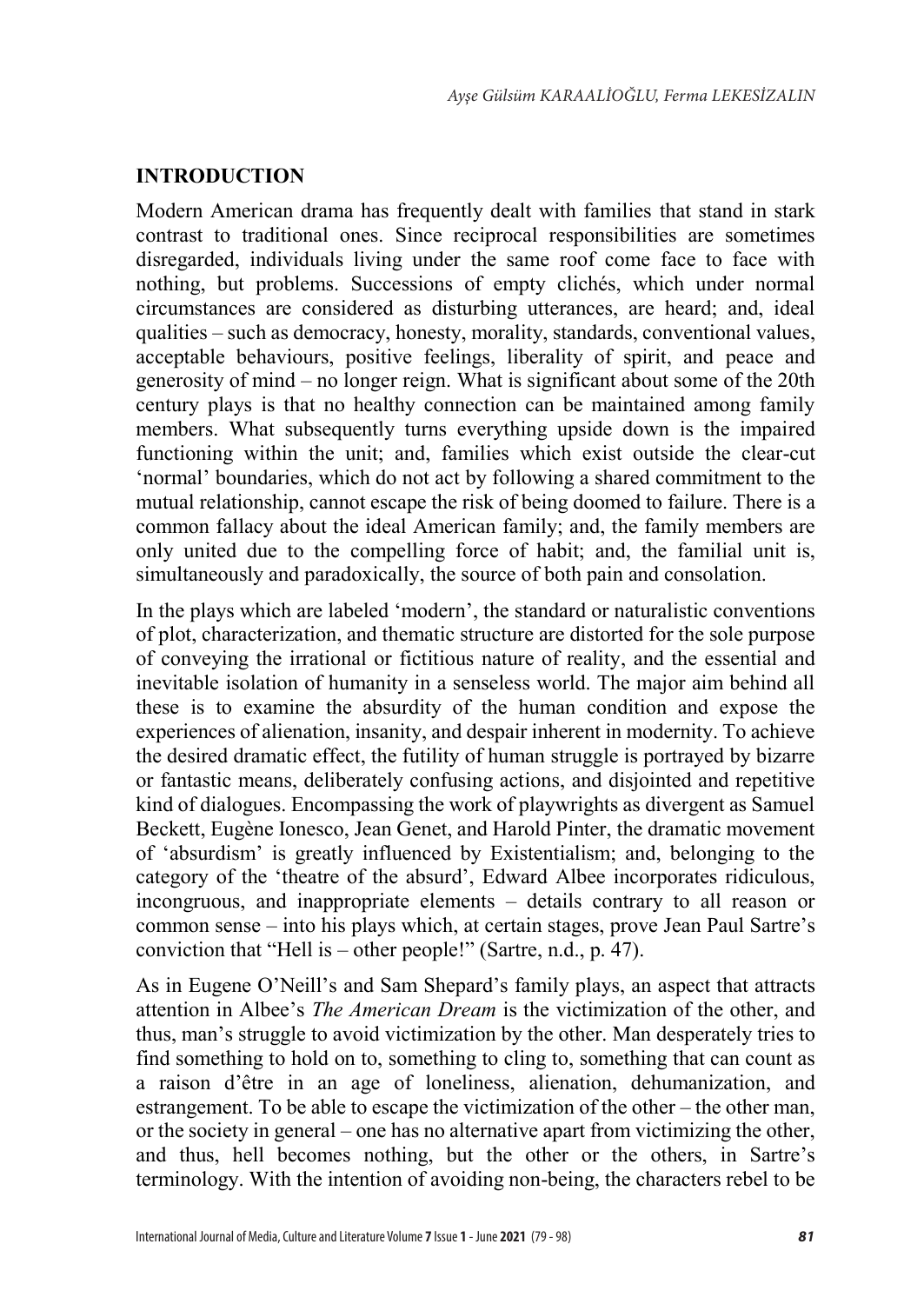victimized by external forces, by threats coming from outside. They, heart and soul, struggle to establish an identity to avoid nothingness. The family's mutually destructive dependency on one another is the symbiotic nightmare of the family. Between the members of the family, there is an essential relationship of dependence; each provides for the other the conditions which are necessary for a continued existence.

Although the name of the monster is never explicitly stated, or verbalized in the plays, its characteristics indicate that it is capitalism, which is the economic, political and social system based on private ownership of property, business and industry to make the greatest possible profits. The ruthless economic system, the quest for higher profit margins, the excessively greedy mindsets, the extreme wish for material gain, the revealing of the materialistic side, the lust for money, and the idolization of wealth all combine to create a numb society, which is devoid of feeling; and, the callous individuals in the dominant roles struggle to have the utmost power and privilege. What is more, the ideological differences between generations have the tendency to take the matter to different dimensions; and, the extent of the American Dream – a dream which inherently prioritizes liberty, justice, fairness, and equality over money – may differ for each member of a family, and eventually lead to disagreements, and verbal fights in domestic environments. Instead of struggling to encapsulate and pursue the American Dream, individuals with exaggerated entrepreneurial spirits tend to head towards some other directions. The result is the complete distortion, the perverted version of the American Dream. With the circumstances being so, the ones who are under pressure choose to speak in the language of violence.

## **THE MATRIARCHAL COMPLEX AND THE STRATEGIES FOR DOMINANCE**

Drama is nothing, but "a mimesis of real life"; "[t]he theatre is a simulacrum" of the actual world and actual life; and, this is the reason why Antonin Artaud, the Surrealist 'prophet', "called his book *The Theatre and Its Double*" (Esslin, 1988, p. 176). According to Artaud, who is one of the main inspirations of the theatre of the absurd, and who is known for his 'theatre of cruelty', it is a fatal mistake to separate theatre from life. Likewise, in his play *The American Dream* – which was first produced at the York Playhouse, New York City, on January 24, 1961 (Albee, 2007, p. 97) – Albee presents the audience with a broad canvas of real life, the sacrosanct fraud of an American family, a picture of modern times which shows the anguish of all; and, as a matter of fact, 'language and violence' emerges as a defining theme which deserves considerable attention. In Albee's work, it is possible to sense the ideas of Artaud, who – in an open letter to the schools of Buddha – rejects logic and reason as "the chains that bind us in a petrifying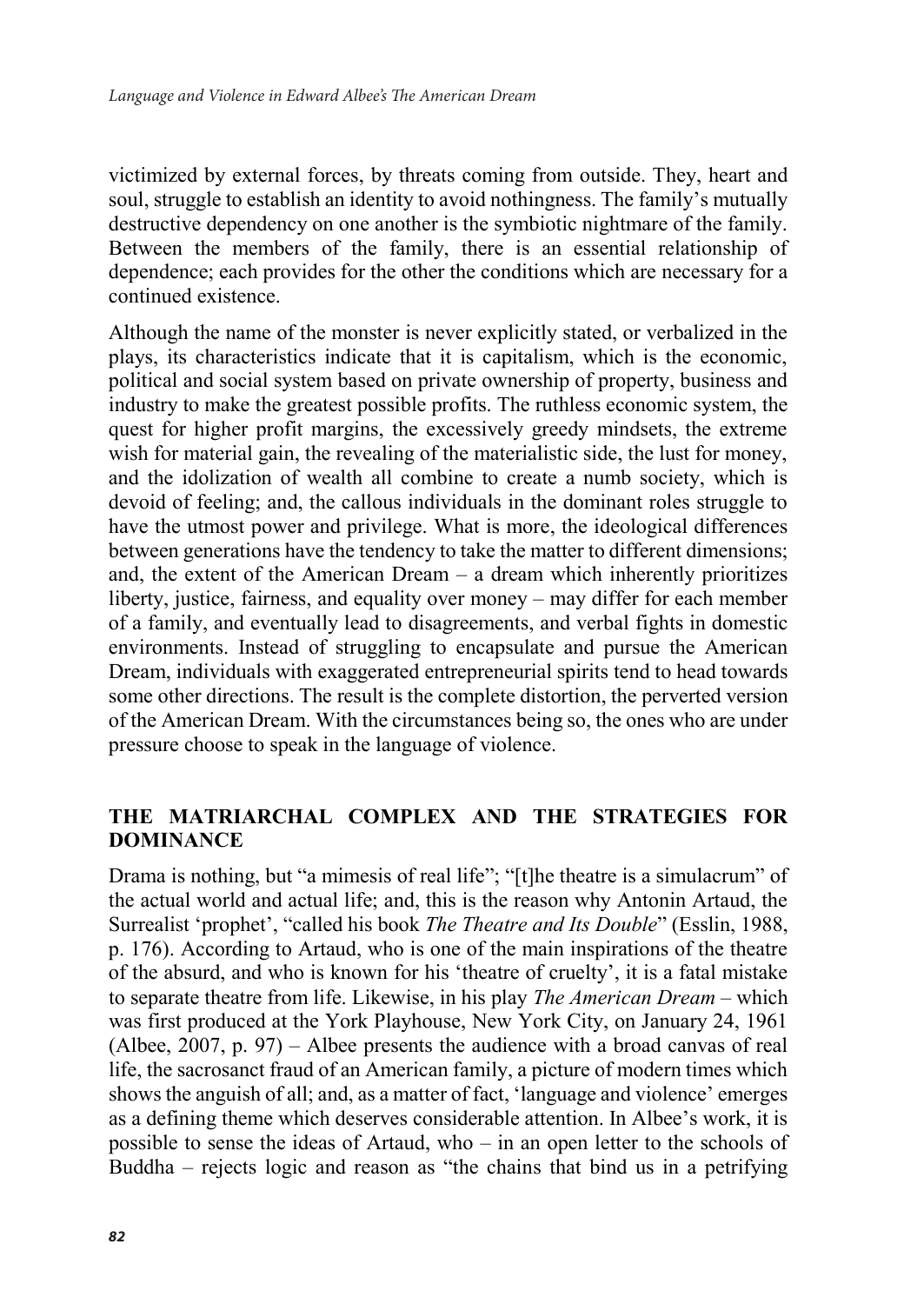imbecility of the mind" (as cited in Innes, 2005, p. 59). In the play under scrutiny, misdeeds spring from mistaken mentalities; and, one exerts strong authoritarian control over the others, and keeps on carrying out verbal violence, in a quite determined way.

The moment *The American Dream* – which is a play in one, uninterrupted scene – opens, the audience is invited into the house of three cartoonishly exaggerated characters: A terribly efficient, selfish, catty, dominant, and sadistic Mommy; a vague, inept, enfeebled, and emasculated Daddy; and, a witty, wise-cracking, and embittered Grandma, who is the only sensible character who gives a semblance of meaning to the rest, and who later reveals herself as an enlightened critic. Their comical use and abuse of language is not a consequence of linguistic incompetence at all; it is a planned and "concerted effort" to free their selves from the "human obligations" which are "implied by communication" (Berkowitz, 1992, p. 128). What is unusual about the names of the characters is that the married duo has no proper names; the nameless characters are defined by their place within the family structure, which also adds gravity to the chaotic atmosphere of the play, perhaps hinting at or highlighting the lack of genuine intimacy between the members of the family. The situation of having no specific names provides the audience with a certain clue, with a certain impression, from the very beginning that the story is to be unfolded and told from their child's perspective.

Throughout the play, what catches most of the attention is Grandma's defenses against the violence of social intercourse. Mommy makes Grandma's life nearly impossible in the "stuffy apartment of Ionesco motifs", somewhere within which Albee "places a family in the American grain, with its areas for senior citizens, and its focus on money" (Cohn, 1969, p. 12). It is a play where talks of "twentyfive thousand smackerolas" can be heard; it is a play where, instead of words of affection, a statement like "Money talks" can echo (Albee, 2007, p. 137). During the encounter with Mommy's sadism, one can do nothing apart from accepting her as she is, because it seems to be the only way out. Even when there is some kind of logic in her mania, which is seldom, it is not easy to ignore her monsterlike attitudes, and the sadistic pleasure she gets from being the one who is in control of the situation. In order to check how carefully Daddy listens to the nonsense she talks, she repeats the same pair of questions: "What did I say? What did I just say?" (pp. 100-101). She does all these just to cause trouble for Daddy.

With language being "employed as dialectic" and as a way of "exorcism", new positions are reached by testing some opposing views against each other. The metaphysics of cliché is used to show "the sterile and outworn lives" of the couple (Oberg, 1966, p. 142). The apartment is "an emotional void", a blank space which "sterilizes and petrifies the manners and ceremonies of human life"; and, the couple's "vague [and] cliché-filled" dialogue is "a measure of the vacuum" in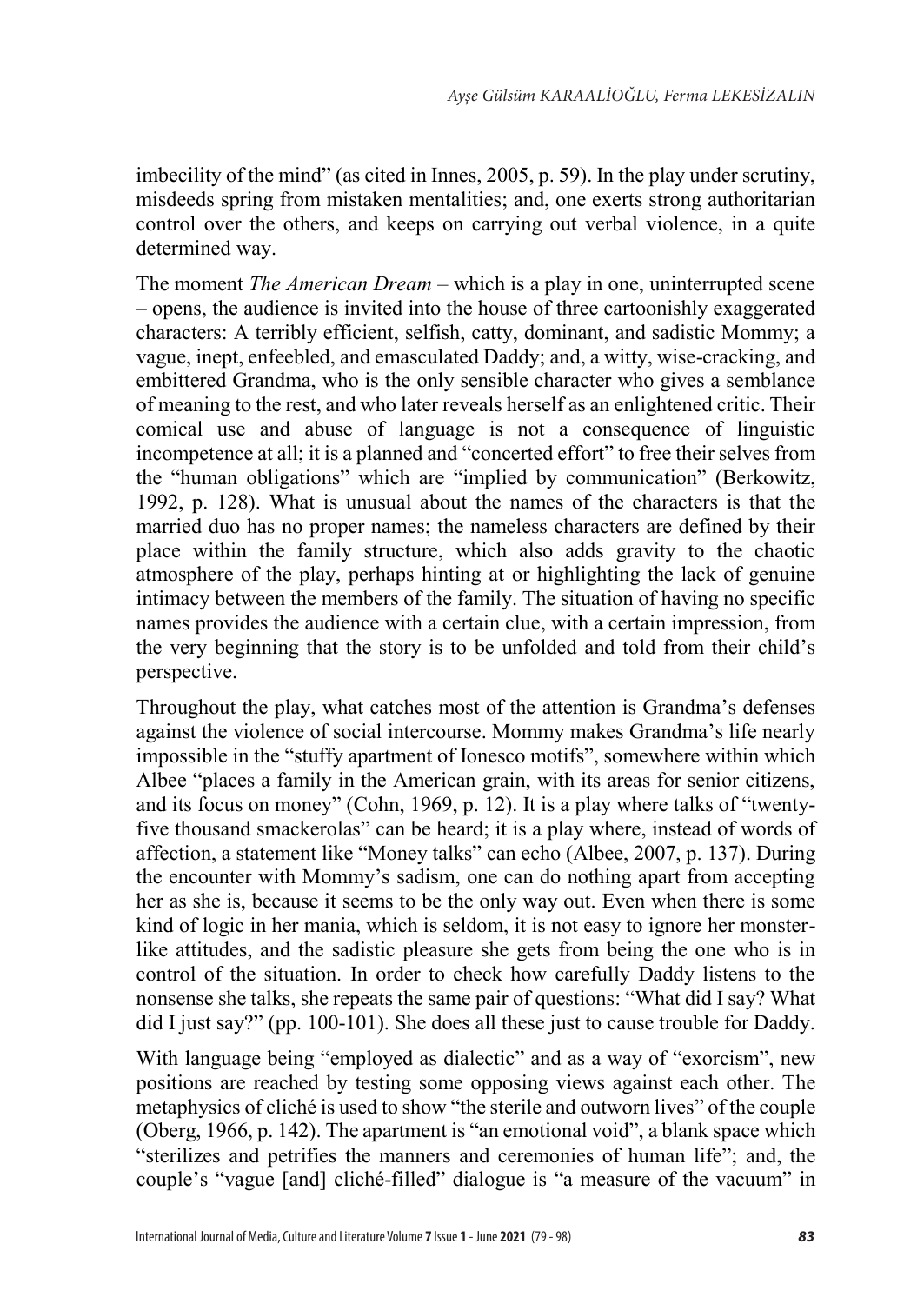which they are condemned to live, "of the absence of essential contact" between two people "reduced to suffering" each other's presence (Debusscher, 1967, pp. 37-38). In this context, Sartre's ideas about the look and the perpetual ontological fight of being caused to see oneself as an object from the eyes, from the view, of another consciousness, and his *Huis Clos (No Exit)* – the predecessor of the theatre of the absurd, and the source of his famous quotation about the source of 'hell'– constitute another point of departure for the explanation of the relationships in the play. Being squeezed into a claustrophobic room with some others, Sartre's hero, Garcin, takes it from an existential standpoint, and concludes with the key statement of the play:

> I'm looking at this thing . . . and I understand that I'm in hell . . . [E]verything's been thought out beforehand . . . [A]ll those eyes intent on me. Devouring me . . . Only two of you? I thought there were more; many more. So this is hell. . . . You remember all we were told about the torture-chambers, the fire and brimstone, the 'burning marl.' Old wives' tales! There's no need for red-hot pokers. Hell is – other people! (Sartre, n.d., pp. 46-47)

In parallelism with these explanations, in Albee's play, Mommy creates a helllike living environment for both her mother and her husband. Because of its strident – loud and forceful – tone, exaggerated sarcasm, shrillness, and even derision, Mommy's way of talking distinguishes itself as the most aggressive one in the house. Her speech, which is utterly unpleasant and painful to listen to, has an incredible capacity for violence. As in Sartre's play, their hell is not a fiery furnace with flames, but a hell of psyche, a hell of their imprisoning mind.

The polarity embodied in Mommy and her mother reaches unprecedented heights. With her plots, intrigues, and sheer egotism, the disciplinarian and tyrannical Mommy frequently threatens Grandma with a man in a van – an imaginary, 'made-up' figure – who will cart her away, to a nursing home: "Well, why don't you call a van and have her taken away?" (Albee, 2007, p. 120) "Away you'll go; in a van" (p. 130). Underneath her skin is her murderous malice. Her speech is shaped by hyperbole; she speaks in such a misleading way that she makes herself sound bigger than everyone else, better than everyone else, and much more important than her real self. She wants to make life convenient for herself, even if this means getting rid of Grandma, who has become nothing, but a nuisance in her eyes. Mommy rebukes Grandma for reading her "book club selections" (p. 104), stubbornly devalues her words, and generally attacks her with her imperative kind of sentences. Mommy, who cannot stand Grandma's constant "housework" (p. 105), exists just to exert her will on others, and gets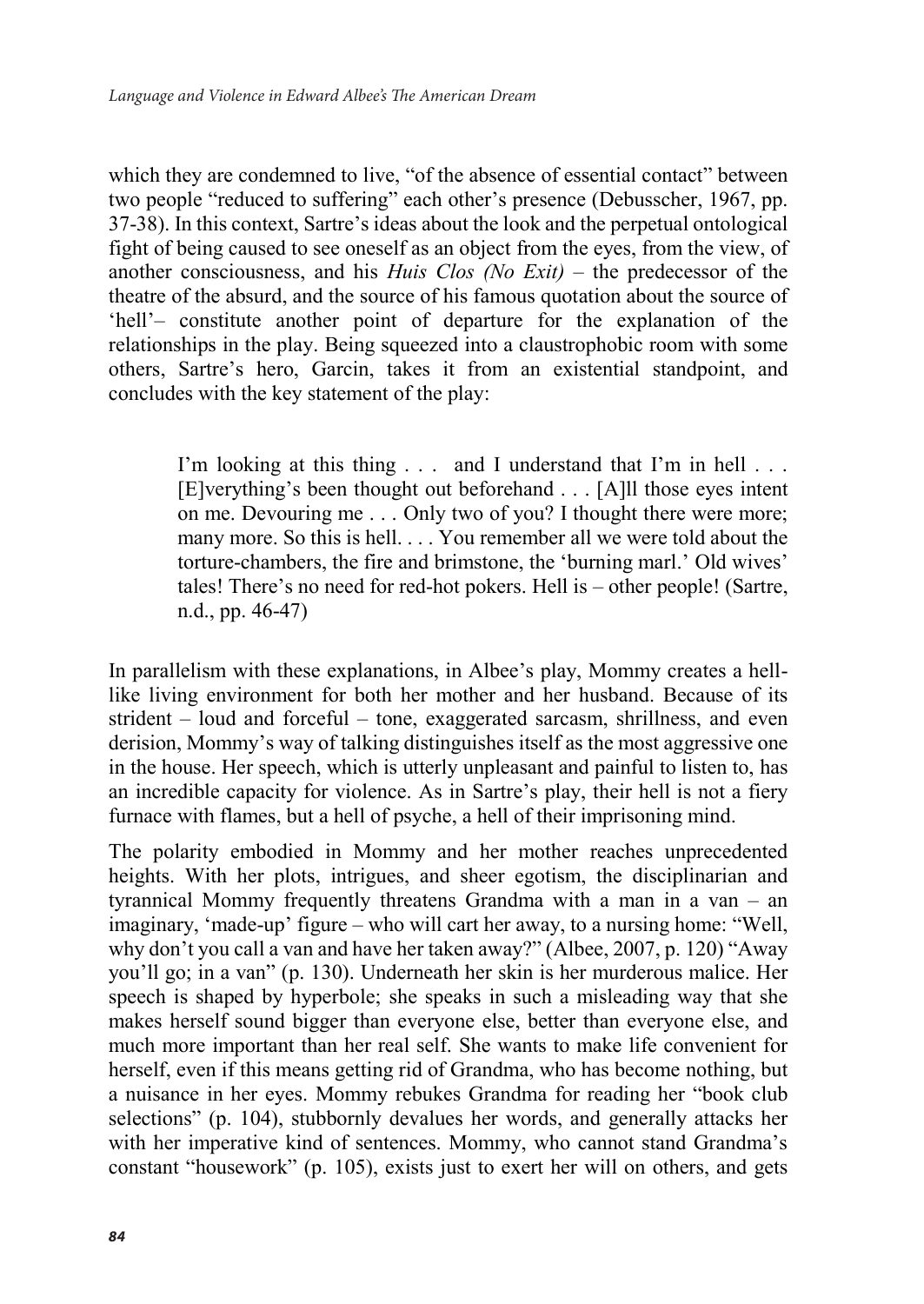satisfaction by insisting on her own ways. Mommy, whose unswerving intentions are disturbing to the senses, has a natural talent for asserting her will. She discusses Grandma's toilet habits, worries about her vocabulary, and comments on the borrowed language she uses and says, "I don't know where she gets the words; on the television, maybe" (p. 121). Her violence is crystal clear when she says, "Daddy, go break her television" (p. 123); and, from this quotation, one can infer that the mother-daughter relationship is rotten to the core. The audience is confronted with repetition as a kind of hell.

In Albee's words, *The American Dream* is "an examination of the American Scene, an attack on the substitution of artificial for real values in our society, a condemnation of complacency, cruelty, emasculation, and vacuity; it is a stand against the fiction that everything in this slipping land of ours is peachy-keen" (as cited in Shiach, 2007, p. 43). In this critique of the American way of life, Mommy – the archetypal, consummate 'bad mother' – not only dismisses her mother, but also infantilizes and emasculates Daddy, who is a man stranded in a house of women. Mommy and Daddy seated on either side of the living room, talking aimlessly, obviously reminds the audience of the setting and the dialogue of Mr. and Mrs. Smith at the beginning of Eugène Ionesco's *The Bald Soprano*. Some details which call to mind the Ionescoean techniques – the use of props, the proliferation of objects such as Grandma's innumerable boxes, the act of toying with the language, the pointless anecdotes and refrains, and the meaningless nuances such as "beige", "wheat" or "cream" – unite to create an atmosphere of violence. With her self-indulgence in triviality, the phobic Mommy forces Daddy to echo her banal and seemingly pointless story about the "beige hat", reduces him to her diligent listener, chastises him for his inattentive listening, tells him to "[p]ay attention" while listening, prompts and repeats his speech in a patronizing manner, turns him into an acoustic mirror, terrorizes him into obedience, tries to reduce him to unmanly impotence, bullies him, dismisses and makes fun of him with a laugh, and always uses forceful speech to rule him (Albee, 2007, pp. 99- 101). What she wants is getting satisfaction in being heard. She quite well knows that the hat she took back to the shop and the hat she was given in exchange for it are the same, but this is no problem for her, as all that matters is the act of acting, the act itself. She avoids taking chances, and carefully watches for signs of regression. There is much beneath the surface of the perverse reversal of the side of authority, and the matriarchal complex, which reduces the head of the family to someone so ineffective and so insignificant. Mommy's ruthless attacks on Daddy absolutely show a disregard for his personality.

The liberation movements in the mid-century legitimized various kinds of personal expression. "Women's position in society was [altogether] transformed . . . because of changes in employment . . . and the demands of feminism" (Unwin, in Unwin & Woddis, 2001, p. ix). The institution of the family, which was the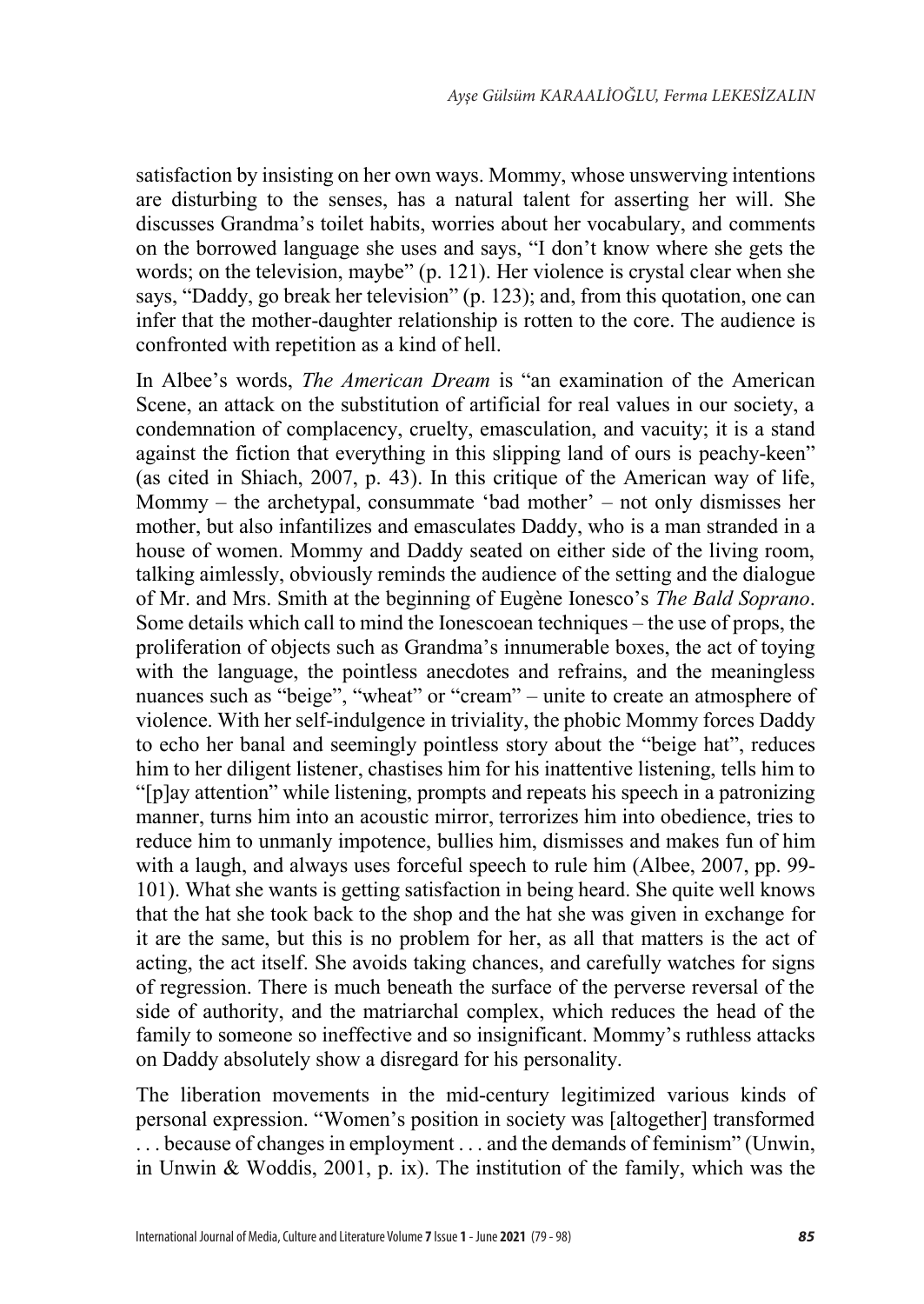narrowly defined basic unit of society, transformed into something multi-formed and diverse. In the house where they have to live under the same roof, Grandma even calls Mommy "a tramp and a trollop". It is such a chaotic place that she even expresses her disapproval about Daddy's marriage to her demonic daughter (Albee, 2007, p. 107). Mommy, who has a pathological obsession with authority, continuously assaults Daddy, mocks his aspirations, and ridicules his manliness with her encouragement. For instance, when the doorbell rings, the sentence uttered by Mommy – "Open the door"  $(p. 110)$  – is one sign of Mommy's domination in the house. Having withdrawn into a self-absorption from which they stir themselves only with intense difficulty, it takes the masochistic Daddy – who waffles on whether or not to open the door, and who in so many ways acts as Mommy's subordinate – several pages to gather up the energy, determination, and doggedness to head towards the door, and answer the ringing doorbell. His pathetic attempt to prove his oppressed masculinity is quite obvious when he goes to open the door, and when he says, "Was I firm about it?", "[W]as I decisive?" "And masculine? Was I really masculine?" Mommy's praising of Daddy's 'firm' masculinity – "[Y]ou were masculine. . . . [S]o masculine" (pp. 110-111) – is nothing other than a nauseating flattery. There is a hypnotic quality about the dialogue; and, the hysterical wife's extended form, or possibly storm, of encouragement to open the door and demonstrate his strength and masculinity is an attempt which emasculates the father further and further. While opening the door, his masochism is made even more explicit; he submits to the particular demonstration of manliness that his wife stubbornly demands. This ritual of demonstration and the humiliation which follows are typical of masochistic fantasy.

The reason behind Mommy's selfishness is her perverted sexual instincts. She castrates Daddy's masculine superiority as delicately as "the doctors took out something that was there and put in something that wasn't there" (Albee, 2007, p. 117). Just because Grandma calls Daddy "a hedgehog" (p. 120), Mommy – who thinks that she picked up the word from nowhere, but television – orders Daddy to shake her television's tubes loose. This latter point also includes elements of violence within itself; the reason becomes clear when Daddy reacts by telling her not to "mention tubes to [him]". Daddy "has tubes now", where he once had tracts (p. 121). Related to this poignant reminder, related to the destructive capacity of language, there is a further point on which emphasis needs to be placed: In order to torture their guest, Mrs. Barker, a number of conversational games are staged; and, resembling the ways of a maniac, Mommy not only insists that Mrs. Barker not smoke, but also sarcastically muses on her good fortune in marriage. Mommy could have married a man "who was poor", "argumentative", or consigned to "a wheelchair". Obviously, recalling Mrs. Barker's invalid husband, and thus, causing a sharp feeling of sadness, Mommy feels horror deep inside; and, Mrs. Barker, "forcing a smile", tells her to forget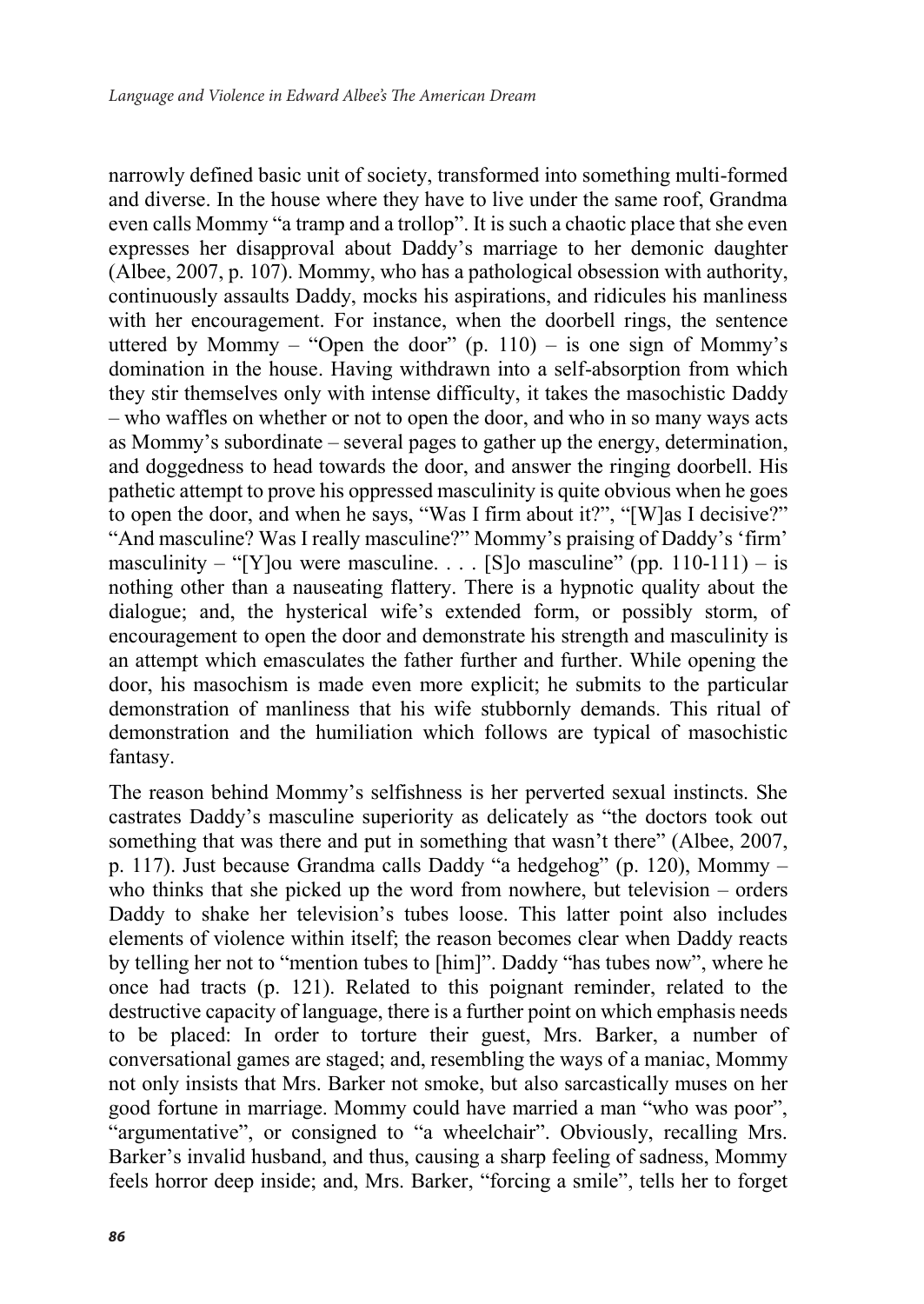about it. The sudden crude revelations of unspoken impulses make the place even more hell-like. While commenting on the random words she used about not having a husband sitting in a wheelchair, Mommy switches to another language which involves blood and savagery: The audience is exposed to totally violent imagery when she says, "I could cut my tongue out!" (p. 123). As a reaction to this, Mrs. Barker, an ingenuous outsider who apparently cannot stand games, becomes frail and almost faints, as a result (p. 124). Feeling obliged, the immature Daddy, who never has anything important to say, tries in his own way to be a kind and adorable husband. He has almost succeeded in doing that; however, "psychologically, he is already in a 'wheel chair'" (Paolucci, 1972, p. 30). There is always the understanding that, in the domestic sense, a surgically emasculated Daddy cannot be the head of the family. What Daddy wants to hear is that he is masculine; it is what he specifically wants to hear, as it is what he is not.

A phenomenon like the 'theatre of the absurd' does not intend to show despair, but it aims at demonstrating modern man's efforts to come to terms with the world in which he is condemned to live. It tries to make him come face to face with the human condition as it really is. Despite the neatly wrapped lunch boxes Grandma prepared for Mommy in the past, and all the deprivation she suffered – she denied herself dinner to provide her daughter with the following day's lunch – Mommy behaves like a monster, resisting to each and every word Grandma utters. Being innately sly and hypocritical, Mommy has always known how to make her way through the difficulties and obstacles of life. She was even successful in getting her classmates to give her their own snacks, which can be referred to as another version or extension of violence. She used to say, "Oh, look at my lovely lunch box; it's so nicely wrapped it would break my heart to open it." And, because she did not open the beautifully wrapped 'gift', she, playing the deprived child to her classmates, fed herself on the other children's food (Albee, 2007, p. 105).

## **THE CONSEQUENCES OF THE VERBAL VIOLENCE**

While dispossession gives human beings something, a valid enough reason, to fight against, the instinctive need for security and recognition gives them something to fight for; and, the desire to fight, in a way, becomes synonymous with the desire to live. Confronting anxiety is what gives the individual the strength, the power, to confront the human condition, naturally breeding the vitality which is essential to come to terms with the world in which he is struggling to live. In Sartre's *No Exit* – where the mistreatment of a wife, the seduction by a manipulative and misandrist sadist, the act of asphyxiating oneself, the 'on purpose' flooding of a room with gas, the killing of a child who was born as a result of an unfortunate affair, and the suicide committed are all forms and symptoms of violence – man is condemned to stay within the surrounding walls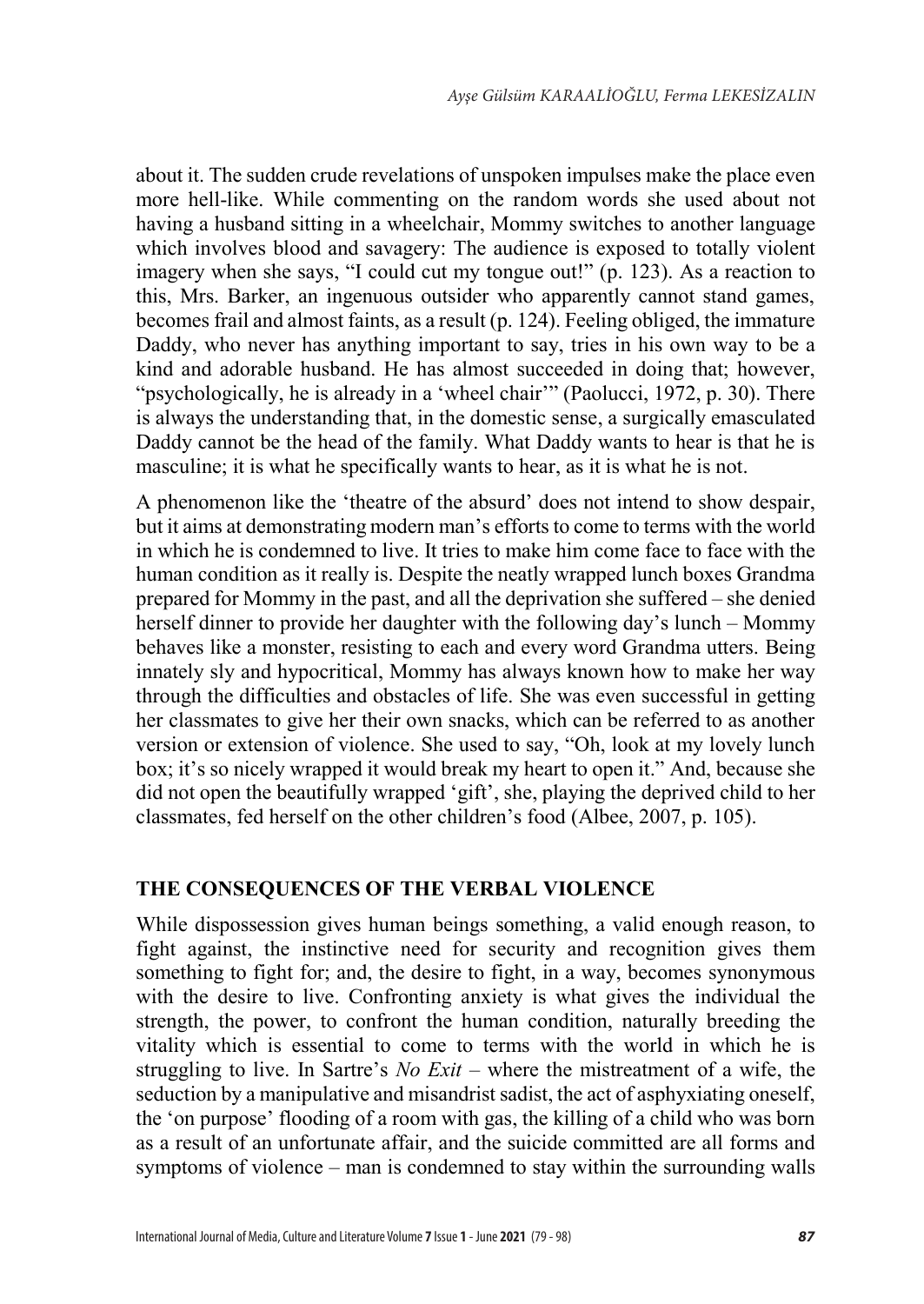till the end of his life. Even though the degree, the extent, of the violence varies, *The American Dream*, likewise, is full of moments of aggression; and, Daddy and Grandma have to endure the heartlessness and the blatant mistreatments of Mommy, who always causes needless problems, and creates a series of seemingly unbearable conditions in the house. The effect Mommy's enthralling sadism generates is one of passivity, a masochistic submission to the violence she stages. The qualities of ineffectualness and resignation in the father's character are so interwoven, and so interconnected that "Oh dear; oh dear" becomes his typical response, his only reaction to whatever happens (Albee, 2007, p. 110).

Existential man ought to find some social or political cause to be able to acquire some dignity and purpose, to bolster his identity. In this context, a great deal is revealed in Albee's play; and, it has something in common with Sartre's *No Exit*, which is "about the manoeuvring of . . . people" who are "forced to share a small room together in hell" (Styan, 1996, p. 118). As in Sartre's existential hell of selfconscious paralysis in *No Exit*, the characters in Albee's play, who are exposed to the presence of each other in a closed and shared area, seem unable to move forward. Each and every behaviour takes the form of a problem, turns into attitudes which result in unwanted consequences, and eventually transforms the house into a soul-sucking living environment, that is, into hell. In his play, the title of which is already an indication that the work deals with some kind of hermetically sealed space, Sartre puts forward his view that "life in society is hell", and points out that "hell is a 'drawing room in Second Empire style."" (Szondi, 1987, p. 61). Resonances of these aspects can be seen and sensed in *The American Dream*. The utterly transcendental situation of hell hints at the picture where one becomes the other's torturer. The moment identity breaks down and one face becomes indistinguishable from another face, the other altogether dissolves, like a solid being absorbed by a liquid. It disappears, goes out of sight, as it is consumed by the force which comes from outside. Hell is then, by necessity, oneself.

The fundamental focus in *The American Dream* is the inevitable "collapse of communality, the [o]ther as threat"; and, the subject matter is "loss, desolation, [and] spiritual depletion" (Bigsby, 2000, p. 125). With the tempestuous argument scenes in front of her eyes, and in her tortured mind, Grandma – whose character is "based . . . on [Albee's] own (adoptive) maternal grandmother" (Albee, 2006, p. 168) – tries to protect, armor, herself against the violence her daughter stages. The mother-daughter relationship is a long scene of cruel bullying insult. According to Grandma, elder people, who are marginalized within the 'American Scene', are the targets and victims of violent social intercourse. Her epigrammatic wit, memory lapses, on-purpose deafness, crudity, and senility help her a lot when dealing with that kind of verbal violence. Grandma is the one who continuously comes up with sardonic epigrams on the position of the elderly individuals: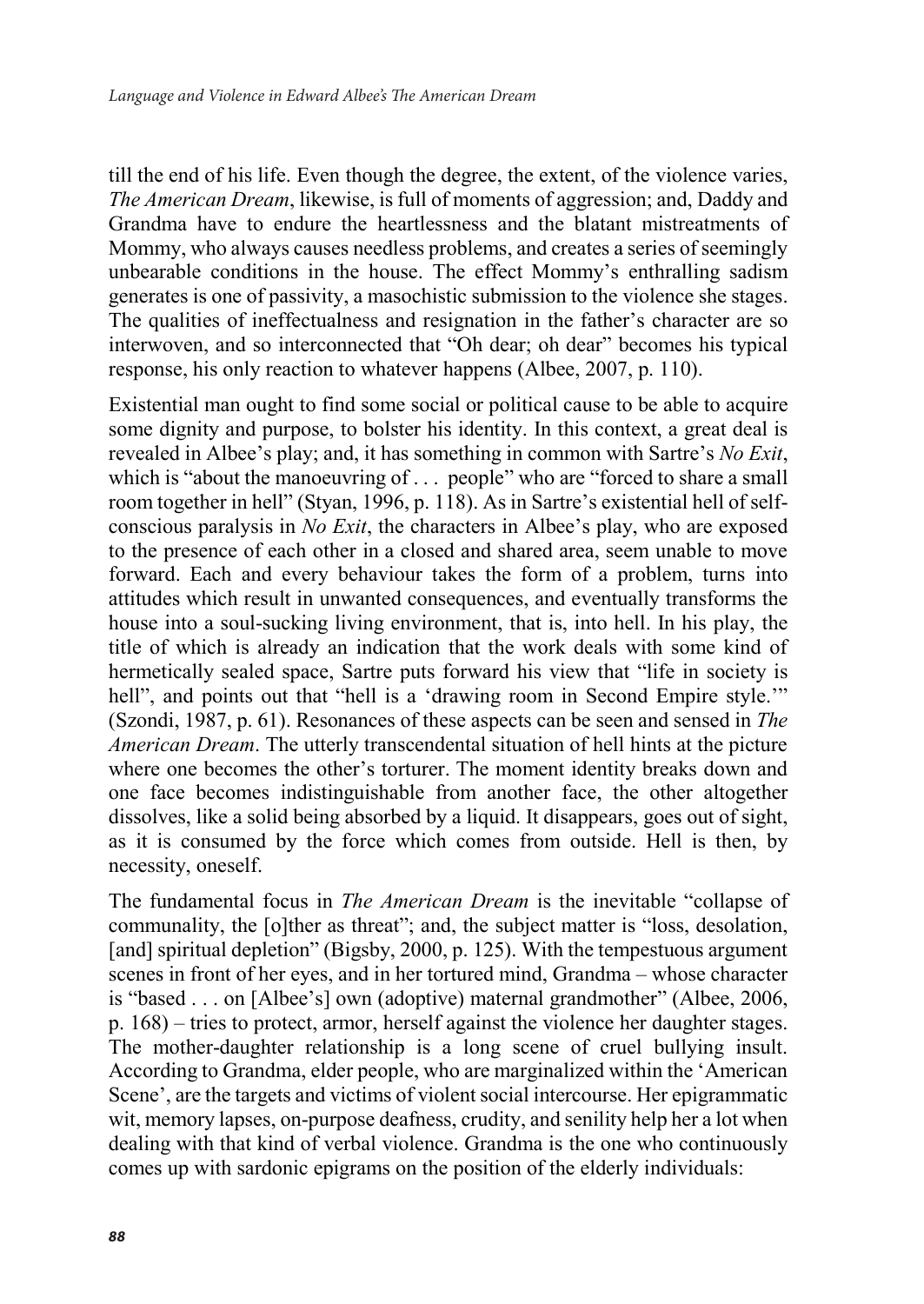When you get old, you can't talk to people because [they] snap at you... . . That's why you become deaf, so you won't be able to hear people talking to you that way. And that's why you go and hide under the covers in the big soft bed, so you won't feel the house shaking from people talking to you that way. (Albee, 2007, p. 104)

It is the annoying speech of the others which results in their passing away, and, perhaps, the best defense mechanism the elderly ones have, and thus Grandma has, is pretending to be deaf. It is her deafness which removes, which detaches her from the fatal intercourse. The implication behind the repetitive use of the clichés of middle-class America is that such kind of utterances will have a direct effect on the death of Grandma, who represents the strong, "vigorous old frontier spirit". It is her daughter who "delivers the punches", but she cannot literally kill Grandma, who, due to her age, has become crafty, and has learnt how to "roll with the punches" which come quite frequently (Cohn, 1969, p. 11).

Being a down-to-earth sort of woman, Grandma quite remarkably underlines the severity of the violence, which is staged against the elderly, in social intercourse: "I suppose I deserve being talked to that way. . . . Most people think that when you get so old, you either freeze to death, or you burn up" (Albee, 2007, p. 104). Being in the grips of the childlike quality of senility, she pathetically says that "[o]ld people have nothing to say", and that, "if [they] did have something to say", unfortunately, no one would listen to them (p. 119). It is the usage of the emphasis 'do' and the unreal conditional in the latter quotation which shows her anger at the cruel way she is treated. According to what she says, old people are reduced to whimpers, cries, belches, and the rumblings of their stomach, which, she implies, is unfair (p. 107). Grandma is highly tormented by what she continually hears, and her interruption of the others' speech shows her ethical resistance to the violent arena she has to keep staying in. What attracts attention is the treatment she is subjected to on account of being nothing other than a useless old woman waiting for the end, which is death. Her comic hooting – "Who? Who?" (p. 109) – deserves emphasis since it forces the audience to suppose or assume menacing proportions of the others whom the house waits for. Grandma's situation – her apparent reluctance in being carted off, by some vehicle people, to some unknown locations, directions, and destinations – is disturbing to the senses.

With the obstruction of the gateways for empathy, sympathy, and understanding, and with the euphemistic, baby-talk tone, *The American Dream* ferociously, uproariously, "fairly and squarely" attacks the distinct "ideals of progress, optimism, and faith in the national mission", criticizes the newly-formed values, and heaps scorn on sentimental ideals such as family life, togetherness, the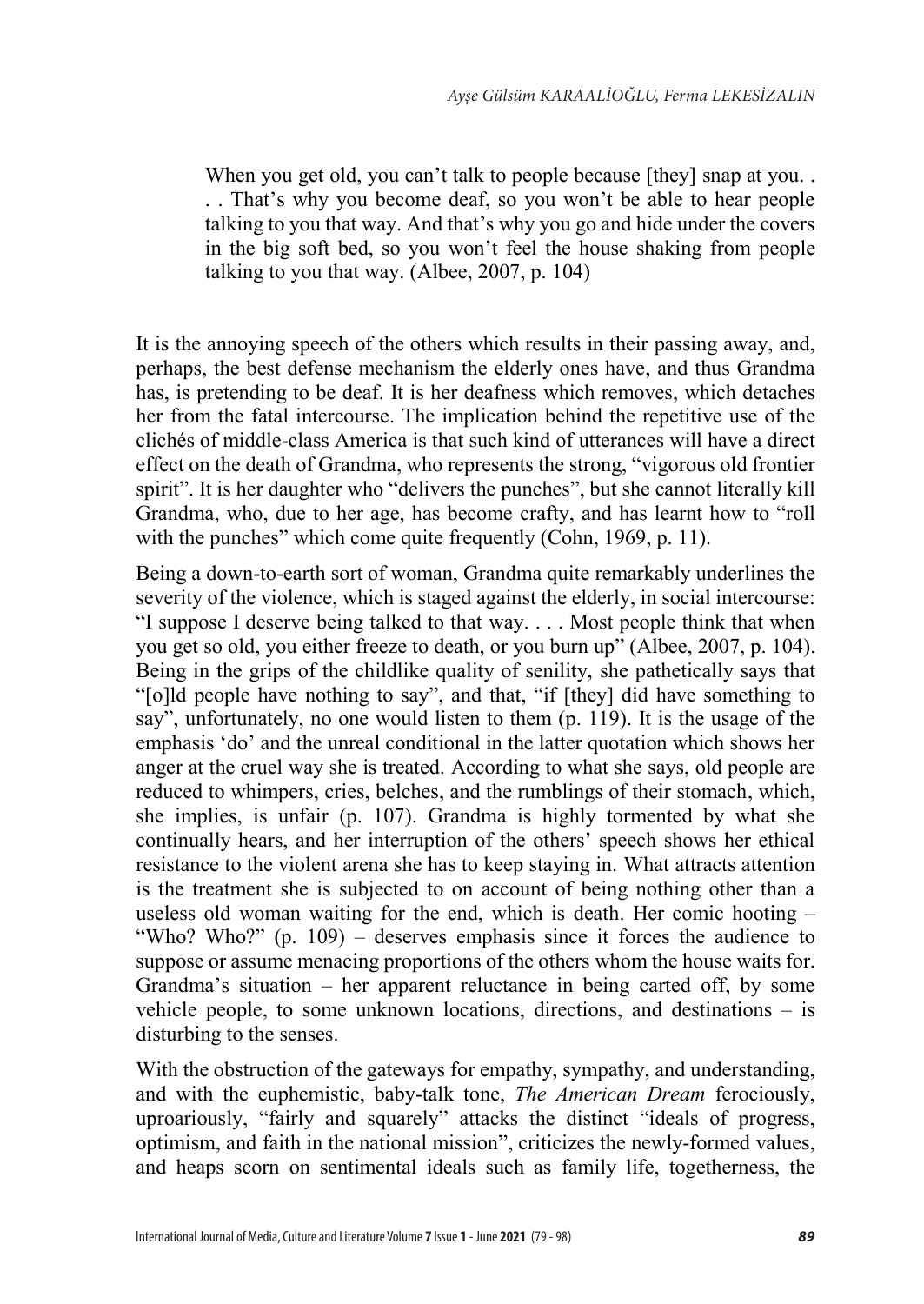pleasant feeling of being united, and physical fitness (Esslin, 2004, p. 312). Knowing that her end is near, Grandma has lovingly wrapped her boxes which contain such disparate things as "some old letters, a couple of regrets . . . [a blind] Pekinese . . . the television . . . [her] Sunday teeth . . . eighty-six years of living . . . some sounds . . . [and] a few images" (Albee, 2007, p. 143). The boxes, which house her life and her memories, are "the emptiness around which [one] wrap[s] [his or her] illusions" (Paolucci, 1972, p. 35). The time left to her becomes less and less, while the beautifully wrapped boxes, the witnesses to much better days, accumulate. The feeling of being on the threshold of the ultimate end, which is death, and the thought, retrospection, that death makes possible gives expression to the particular process whereby one's own life becomes an absolute object which is worthy of examination. During moments of violent social intercourse, the audience sees Grandma setting apart from the spectacle before her, due to her marginality.

Lack of identity in modern man results in many complications, many social and psychological problems, and ends up with the intensification of the motif of the meaninglessness of life. In the various definitions of hell, Sartre proposes, a pattern shows itself: Hell is intrinsically related to existence and one's particular idea of oneself; and therefore, the key element of hell in Sartre's play is the absence of certain "mirrors" or reflective surfaces (Sartre, n.d., p. 2). The characters have no other alternative apart from relying on each other to create their identities; thus, Estelle asks Inez to describe her beauty, while Inez begs Estelle to love her, and Garcin wants Inez to tell him that he is not a coward. Although they at first wanted to be alone, the characters definitely need each other; and, the play is essentially a map of their thwarted desires, of their inability to control their personal image. And, it is this lack of ability which paves the way for the climactic paradox. When finally free to leave, Garcin refuses to do so; and, according to what he says, he has to stay just because of Inez. Unable to live with each other and unable to live without each other, the characters are trapped not only physically, but also emotionally and morally. In *The American Dream*, one can feel the echoes of these: Since she married Daddy and let him "bump [his] uglies" (Albee, 2007, p. 106), Mommy – whose emotions are all rooted in undiluted selfishness – feels she has the right to his money when he dies. Regardless of the feelings of the others around her, she is capable of casual cruelty. Being direct in accomplishing the purpose she has in her mind, she insults in her self-righteousness. This again shows the violent nature of the 'American Scene' by highlighting what must remain unspoken in social intercourse: The meaning is that Mommy – who seems to be a gold digger kind of person – used to provide Daddy with sex, and this leads to the issue of the obscene. Their need for each other is further exemplified in Mommy's words, which she utters after Grandma's disappearance, while feeling anxious about her whereabouts, and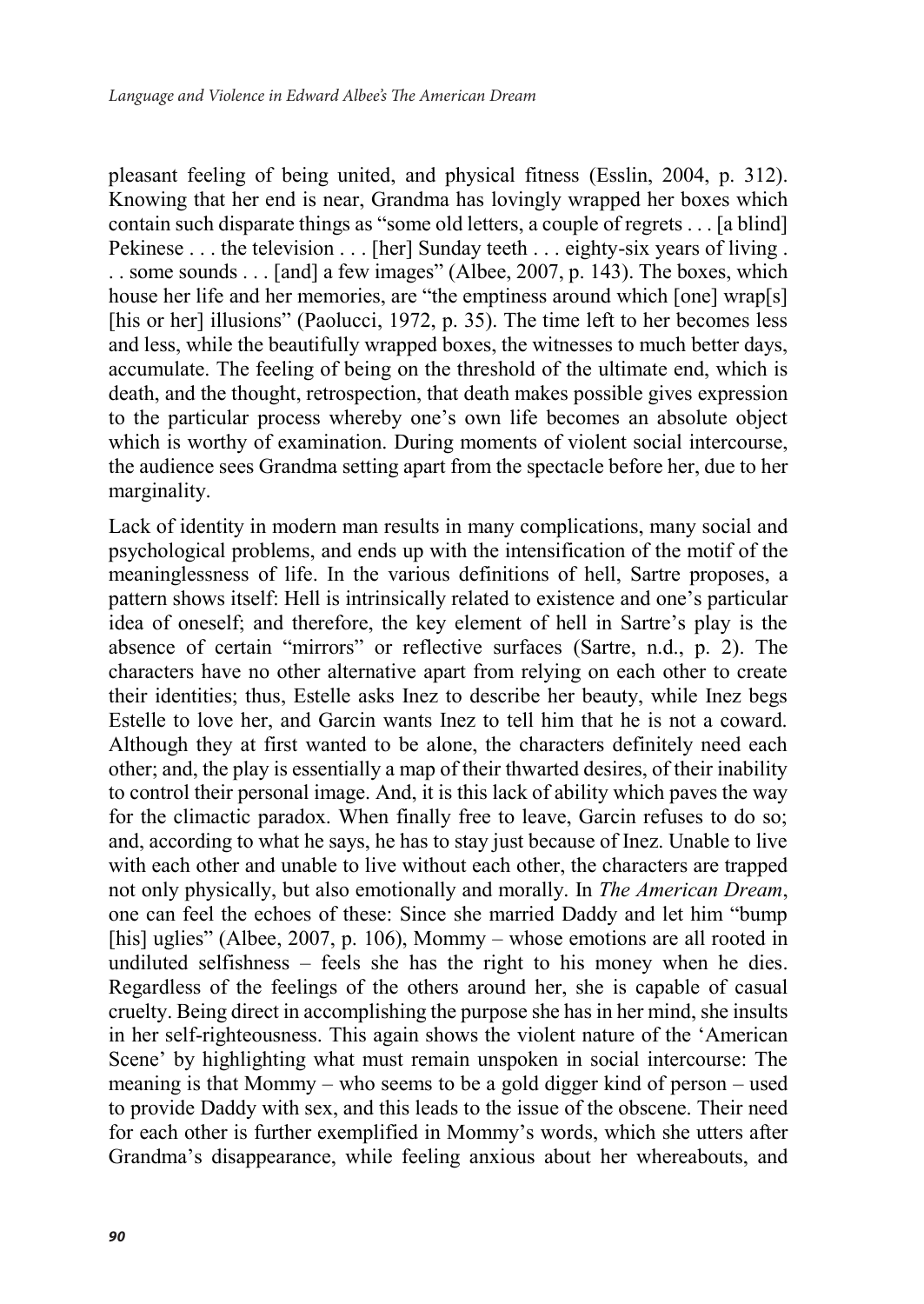while struggling not to cry: "There's no such thing as the van man... . [W] emade him up. Grandma? Grandma?" (p. 144).

Related to the very specific point of the obscene, a crucial clarification has to be made: The etymology of 'obscene' is 'off scene', which means 'out of sight'. Grandma's conscious anti-social behaviour, generally involving ironic commentary on the events before, prefigures, foreshadows, her final leave, and thus, her transformation into the director: "[L]et's leave things as they are right now . . . while everybody's happy . . . while everybody's got what he wants . . . or everybody's got what he thinks he wants. Good night, dears." (Albee, 2007, p. 148). She sets herself apart from the intercourse to comment on it; and, her escape from the frame of action is, in a way, something unavoidable. Grandma leaves upon finding, upon devising a solution for the dilemma of the family. Most important of all, her ultimate exit removes her from the violent, and sometimes almost unendurable, power games in the house. And, by her intentional act of stepping out of the action, she not only reveals but also proves herself as the only character who is capable of staying away from the general collapse of individual identity and moral purpose. Interrupting the communicative function of speech is one of her defenses against the waves of violence. Furthermore, the "baking contest" (p. 136) which Grandma mentions at an earlier point in the play is worthy of highlighting, as it represents her plan by which she wants to "escape her dependence" on the others; and, it is the \$25,000 prize of the contest which eventually helps her in her endeavours to get out of the violent frame of action (Canaday, 1966, p. 32).

## **THE ACT OF MUTILATION AND THE PERVERSION OF THE AMERICAN DREAM**

The consumerism of a mass society leads to a mindless pursuit of wealth which, by giving less importance to social values, and by undermining the need for socially acceptable behaviours, creates an atmosphere stripped of emotions. In *The American Dream*, Albee deals with American materialism, conformity, and the ideal of conventional family life as an essential part of that Dream. He depicts the dehumanizing effect by providing the audience with his upsetting condemnation of American values. He condemns a hollowness in American values which is not the result of inadequacy at all, but of some sort of deliberate choice. The world is portrayed as a problematic, arbitrary place where nothing seems to make much sense. Exchange value has taken the place of human value; "appearance is mistaken for substance"; and, authentic, genuine, values can only be "inferred from their absence" (Bigsby, 2000, p. 129). The parody of the conventional American life, which enhouses layers of meaning between the lines, shows the superficiality of much of life.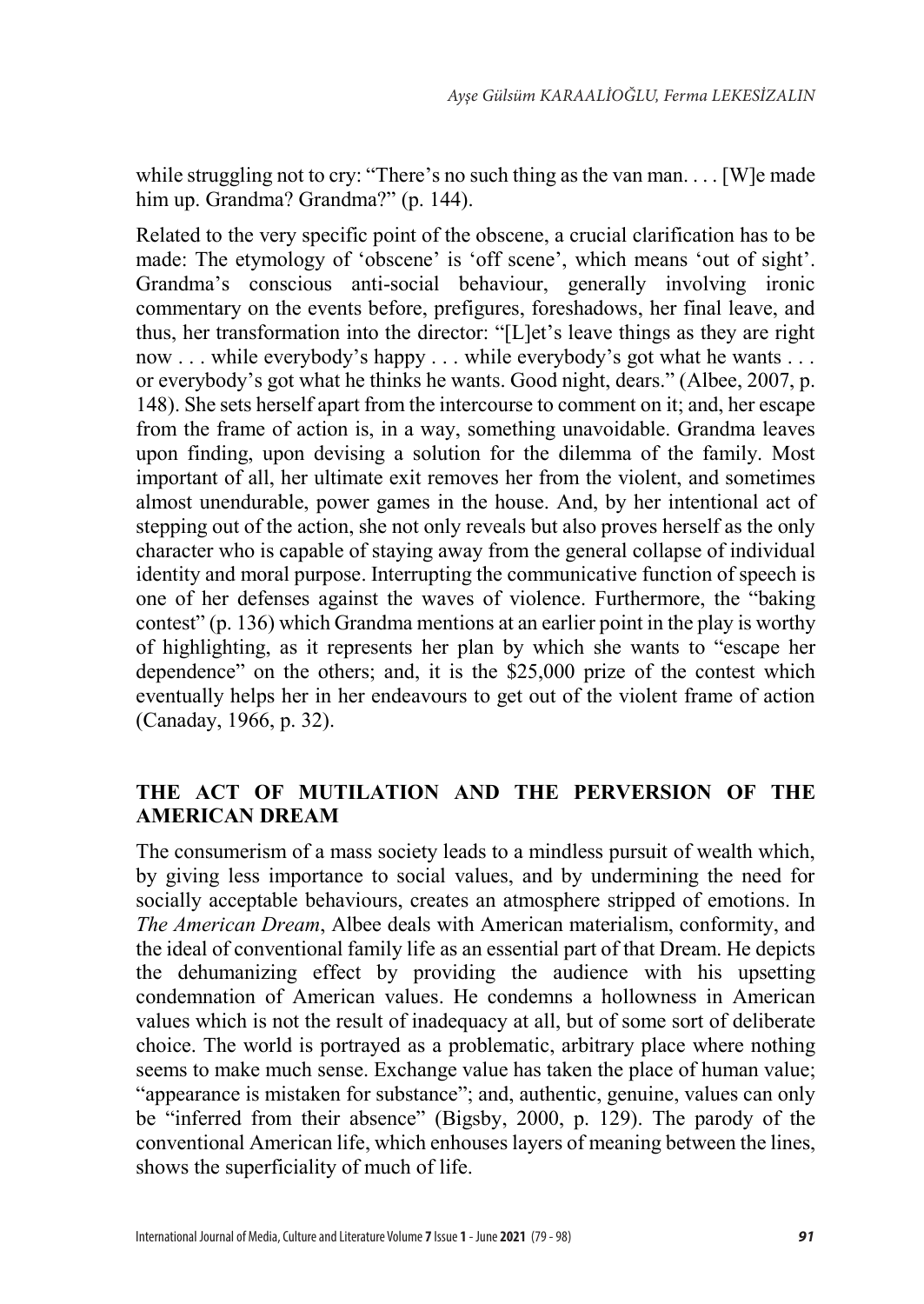The American Dream was not that kind of an ideology that could survive on its own. In the play, the current situation, the status quo, of the American family is shown by their withdrawal to pursue material things, forgetting all about their responsibilities in realizing the Dream. At one stage, Mommy and Daddy – both of whom represent the people of society – cannot find anything in the apartment. Daddy even loses "Grandma's room"; and, Mommy cannot find "the water" (Albee, 2007, p. 129), which itself shows the pureness of the old American Dream going away, fading away, and perhaps, ultimately becoming history.

Grandma, who is treated like a naughty child, tells the horrific story of the child to Mrs. Barker who delivered the "bumble of joy" (Albee, 2007, p. 126) to Mommy and Daddy two decades ago. The absurd failure of Mrs. Barker – who is the volunteer from the Bye-Bye Adoption Service which clearly puns on Buy-Buy, and who stands for government, corporations, and "organizations" (Canaday, 1966, p. 30) – to understand Grandma's thinly veiled story is among the various defenses which are built against bringing the traumatic origin and purpose of her visit forward. The audience is presented with the information that Mommy, in the course of disciplining, has mutilated a child without pity, showing her malign side. The child was chopped off, and now that it has shown its unsatisfactory way by dying, Mommy and Daddy want compensation, a suitable replacement for the faulty product which they had purchased years ago, an eternal "satisfaction" although it is "the way things are today; you just can't get satisfaction" (Albee, 2007, p. 102). It takes the form of a dilemma, a source of conflict and violence, when there is a huge discrepancy between what one wants and what one gets. The controlling, but at the same time uncaring ways and attitudes of Mrs. Barker – a caricature of the socially responsible American housewife – stand for what the majority of American society is transforming into (p. 113).

Since the parents never feel fully satisfied with the things they have, they even go so far as to destroy something in their greedy quest to improve what they have. According to the story Grandma tells the audience, one night, the child "cried its heart out". Since the child "only had eyes for its Daddy" (Albee, 2007, p. 127), Mommy, in a moment of inhumanity, gouged its eyes out; since it called Mommy a dirty name, they cut its tongue out; and, since "it began to develop an interest in its you-know-what", they castrated it, and cut its hands off at the wrists. Perhaps, more painful than the physical mutilations and tortures are the verbal ailments: "[I]t didn't have a head on its shoulders, it had no guts, it was spineless, its feet were made of clay . . . just dreadful things" (p. 128). Due to acting out on its desires, the child had to suffer a progressive disfigurement as its punishment; and, the punishments chosen for him were specifically directed at his bodily excesses and infantile desires. The fierce picture of the massacre of the adopted infant is nothing, but bloodcurdling. In addition to these conspicuous accounts of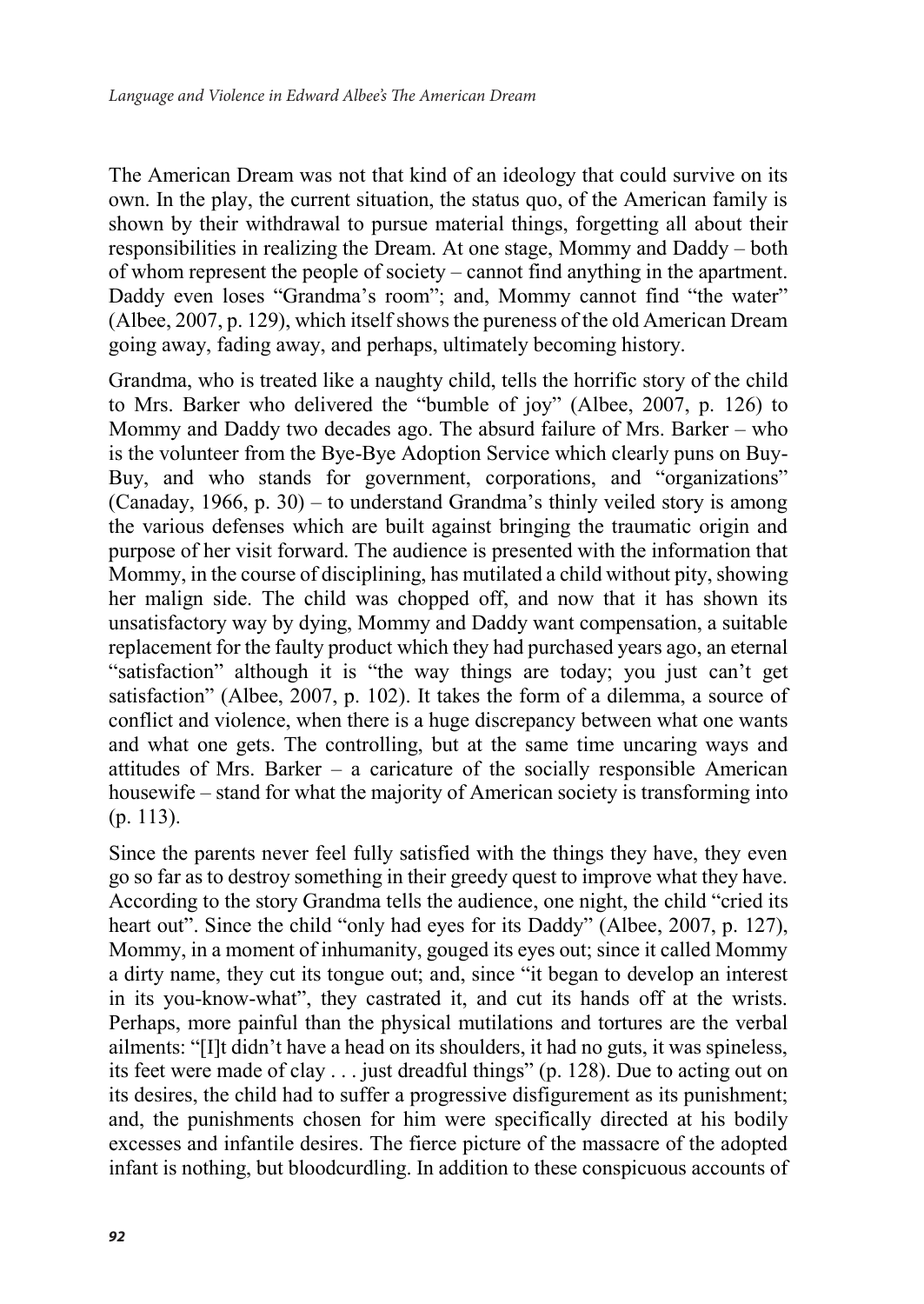the violent actions which were performed in the past, verbal violence succeeds in taking the matter to new and multi-layered dimensions.

The dismemberment of the child calls to mind Sigmund Freud's well-known notion of the hypochondriac's 'organ speech', in which some irritating, vexing, ideas are translated into bodily effects. In accordance with the idea behind Freud's 'organ speech' – a kind of linguistic disturbance seen in schizophrenia which consists of expressing a particular relationship to a bodily organ or function – Mommy not only violates the child's body physically, but also disfigures language, violently literalizing a certain figure of speech and collapsing it onto the human body. The schizophrenic speech, which has a hypochondriac quality, becomes organ language; and, the relation to the bodily organ takes the place of all "thought[s]" (Freud, 1963, p. 144). In the play, where there is a parallelism between the language used and the violence perpetrated on the child, the language and the body are simultaneously disfigured in only a single movement, in only a single gesture. The corporeal disfigurements all involve a disfigurement of language; there is disfigurement both corporeally and rhetorically.

When the figurative language of *The American Dream* involves a turn to the human body, the individual speech act gains a greater and greater importance, and language's performative potential for violence becomes much more apparent. For instance, related to the operation he had, Daddy talks about "misgivings" and "definite qualms" (Albee, 2007, p. 116), like a hypochondriac. Grandma laments that people think old people just complain because old people are "gnarled and sagged and twisted into the shape of a complaint" (p. 117): Due to the fact that the bodies mime what they say, it is right to assert that language, in a quite violent way, manifests itself on the body. The disfigurement of language results in the disfigurement of the child: Right after Mommy discovers that the child only has eyes for his father, she blinds him, only because of his affection for his father. Thus, turning directly to the body, she makes the figure of speech come true. Mommy is frightening because she disrupts not only the homosocial kind of bonds, son-father, but also the fraternal relation within the family in question. The violence she performs on the particular figure of speech involves a violent linguistic mechanism.

Needless to say, Mommy's mutilation, massacre, of the boy for his bodily excesses and infantile desires is violence at its most extreme form. The situation being so, the arrival of the Young Man, a negative entity of sorts, is far from surprising, as he can be interpreted as the direct result of Mommy's violent act of dismemberment. Grandma's assertions about old people becoming 'twisted' and their living "in the age of deformity" (Albee, 2007, p. 119) set the scene for conversations that are even more obsessed with shapes, and that revolve around the issue of appearances, and thus, can be considered as multi-dimensional pieces of language. The Young Man's twin brother bears every kind of deformation; as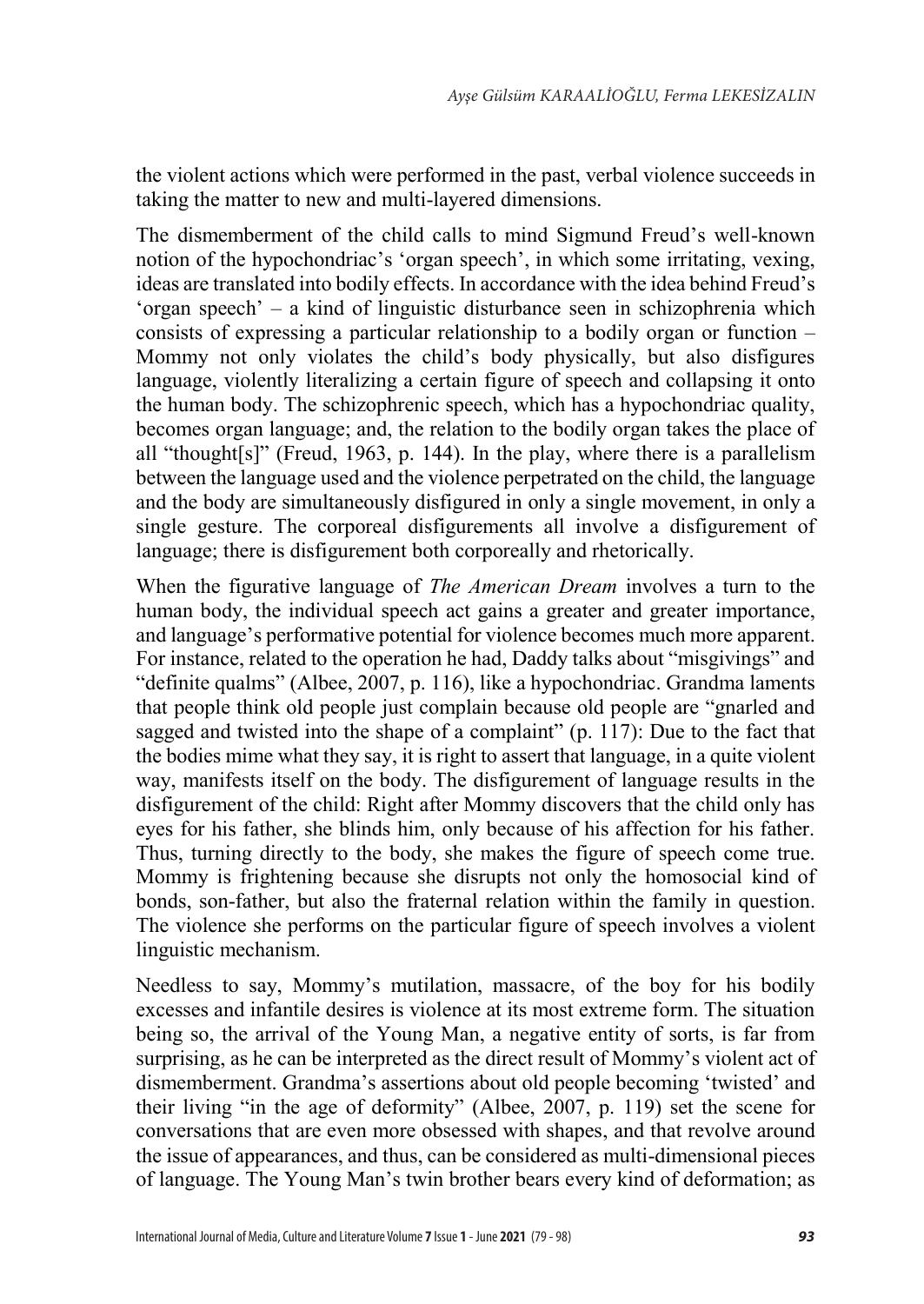a result of the "difficult delivery", Mommy came into existence with a bananashaped head (p. 120); and, Daddy is disfigured through emasculation. In the play, where emasculation, impotence and incomplete sexual gestures are specifically used as a metaphor for unfulfilled aspirations, desires, and misdirected social powers and personal energies, the disfigurations and deformities symbolize what Albee calls the 'slipping land' that the nation has become. The corporeal disfigurements, within themselves, contain a disfigurement of language, and these issues again lead to the theme of language and violence. When Grandma says that what she intends to say might not accord with what she means, she, once more, shows language's endless capacity for violence: "I don't know if that's what I meant or not. It's certainly not what I thought I meant" (p. 116).

Whereas the child is mutilated physically, the American Dream is mutilated emotionally. When the iconic, "almost insultingly good-looking" Young Man, whom Grandma calls "the American Dream" (Albee, 2007, p. 133), appears on the stage, the audience concludes that the American Dream is not an ideology, or something which one lives out. Simultaneous with the appearance of the gorgeous Young Man, who is not only the personification of the American Dream, but also a prospective son, a hiatus, a pause, is introduced into the violent intercourse and the careening conversational games of the house. After the killing of his twin, the Young Man is nothing but – according to his self-description – "a type"  $(p. 137)$ in his physiognomy, outwardly perfect, but robbed of his inner life and real substance. He is made up of only muscles; he has a healthy exterior, but is dead inside, devoid of real feelings and capacity for any kind of lively experience.

Starting with his "identical", "not fraternal", twin with whom he lied "in the placenta" and shared an unfathomable kinship, the Young Man – whose double image is nothing other than the fragmented bits and pieces of a perverted identity – makes a long speech about the story of his countless losses, talks about his brother's blindness which ended his ability to see with pity (Albee, 2007, p. 138), and about a pain in his "groin" which left him unable to love anyone with his body. He arouses intense feelings of sympathy when he says that he "no longer [has] the capacity to feel anything". And, he goes on to say that he "[has] no emotions", and that he "[has] been drained, torn asunder . . . [and] disemboweled" (p. 139). He might be referred to as the paragon of all the superficial characteristics Americans favoured; however, inside his handsome – seemingly anaesthetized – shell, there is nothing, but a void: Being deprived of all excitements, his infirmity is indescribable. With his emotional life being smothered and extinguished, he is left as a cripple, whose warmth has been taken away. He is a person who has been tortured by continuous mutilation of his soul and his spirit, and the deadening of his 'feeling' flesh. He is aware of his own predicament; and, he is, in a way, an abstraction. His incomprehensible mutilations coincide with those suffered by the baby who was adopted and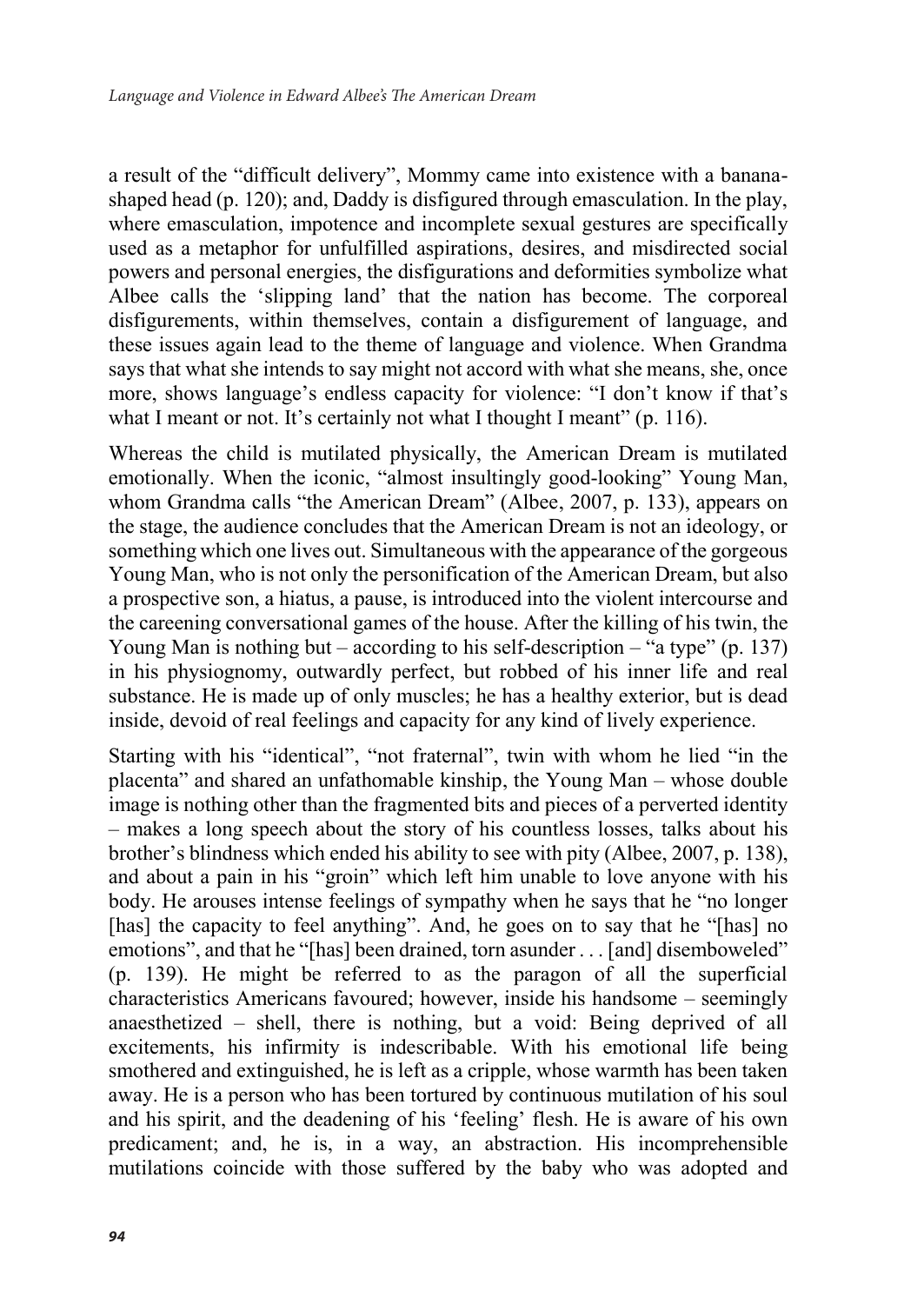destroyed mercilessly by Mommy. His twin, by whose mutilation the Young Man has been sympathetically affected, had to suffer a progressive sort of disfigurement under the inhumane dictates and discipline of Mommy, whose obnoxiously unpleasant manners offends and infuriates the audience. As opposed to all the battle-like talk going on, Grandma's words – to the Young Man, who instinctively recognizes her as a beautiful soul and kindred spirit – "Oh, my child; my child" (p. 139) attracts considerable attention: Her line is the only noticeable sign of familial affection within the boundaries, within the violent atmosphere of *The American Dream*.

In the 20th century American way of life, which is characterized by an emptiness of spirit that absolutely requires emptiness to surround it, individuals go through the ritualistic motions of loving and caring for one another; however, in reality, there is no genuine feeling, as normal feelings and relationships have become deprived of meaning. In a place where an externally perfect, superficially attractive and flawless Young Man turns into a child who gives 'satisfaction', it may be quite right to consider Mommy and Daddy's focus on the boxes' wrapping as a sign of their satisfaction with surfaces. Grandma, whose boxes signify the contents of the old American Dream, realizes that the Young Man is an excellent replacement for the adopted child, so she introduces him to the family, intending to restore the long-lost sense of domestic bliss. Ironically, the Young Man eventually becomes the long-desired child that Mommy believes will provide her with much satisfaction. The Young Man, the symbol of incommunicability and the impossibility of human contact, represents the new age American Dream. The old version of the Dream is imagined as a mask disemboweled of man and his excesses; and, there is the frustration which springs from the disparity, dissimilarity, between things as they are and things as they ought to be. In this sense, the Young Man is no one other than "the existential question made flesh" (Paolucci, 1972, p. 34).

Becoming the venal foster son, and willing to do "anything that pays", "anything for money", anything provided that "there's money in it", the Young Man is, in a way, their commodity, the merchandise, the 'replaceable' product, which they have greedily dreamt of all along. The Young Man's insatiable appetite for money – "Do you have any money?" (Albee, 2007, p. 135), "I do what I'm paid to do. I don't ask any questions" (p. 140) – and the play's constant emphasis on the word 'satisfaction' in fact show the substitution of material things for the most important values in life. With echoes of capitalism, an extension of cruelty, in the background, it is possible to sense the unattainable satisfaction and the violence inherent in the 20th century American family. What remains in the house is "a family of marionettes . . . as absurd as the American Dream itself". Albee is far from recommending the beautiful or sexually attractive "Adonis as an ideal." He does not intend to glorify narcissism, vanity or egocentrism; however, he intends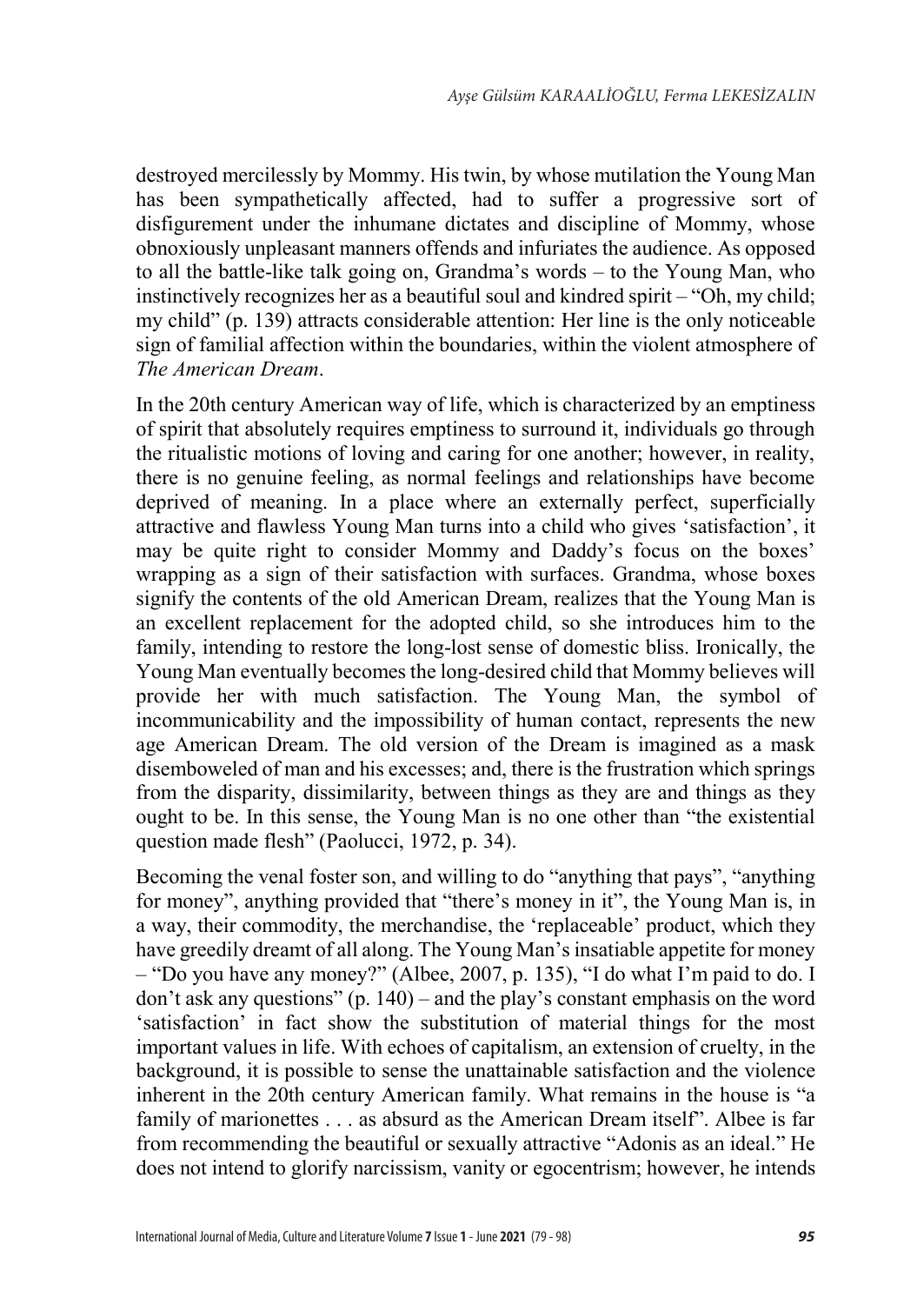to show them "as the fruits of an upbringing" by a certain type of woman (Debusscher, 1967, p. 41).

## **CONCLUSION**

In the light of all the crucial points which have been taken into consideration so far, it is possible to assert that a culture with waning values and weakening norms can no longer provide peaceful living environments for individuals. The misconceptions which surround the valuable Dream and the emergence of new ideals in the mid-century America – at the expense of the conventional, traditional, values – prepare the undesirable conditions for domestic unrest, and by extension, violence. It becomes apparent that the apathetic characters, who are presented as symbols more than as individuals, are rather opposing states of the human mind/conscience of guilt and indifference; and, they unite to create a Sartrean existential hell for each other. The superimposition of meaning on appearance and the lack of sincere conversation contribute to an air of mistrust, and thus trust erosion, which is embodied in the peevish and dishonest attitudes, power struggles, querulous tones, and brawls. In a society that relies on euphemisms, societal expressions which purposefully cover and conceal reality, artificiality reigns; and, in case of artificiality, individuals turn to words of aggression, and thus, resort to violent expressions of speech. The irrelevant nature of the language reflects the meaninglessness of life and shows that language as gesture has taken the place of language as communication. The fatuousness of the dialogues and the arid language used not only reflect, but also amplify a conviction that some social conventions and some public myths have corrupted the individual self; and, as a result, a threat is directed against individual freedom. It is such an era of conformity that it is as if American values are processed, insistently mass produced, and less individualized; and, people, who are powerless to act as individuals, choose to follow the crowds, and are dragged towards a violent language, a language in which harmony of rhythm and content cannot be achieved. Instead of being fixated on their roles – as mother, father, etc. – in the family structure, the family members are fixated on their roles as consumers; and, this is one of the reasons which gives rise to the violent language used in the living environment. The reversal of the matriarchal and patriarchal roles, the act of mutilation which rocks the middle-class morality and ethics to its very foundations, and the dual action of the corporeal and rhetorical disfigurement can only transform a house into a violent arena, where it is difficult to even breathe. Due to continuously clashing over societal expectations, most of the characters cannot succeed in getting back on their feet; and, to make things even worse, while waiting for a beacon of hope, it is hope itself which fades into the background.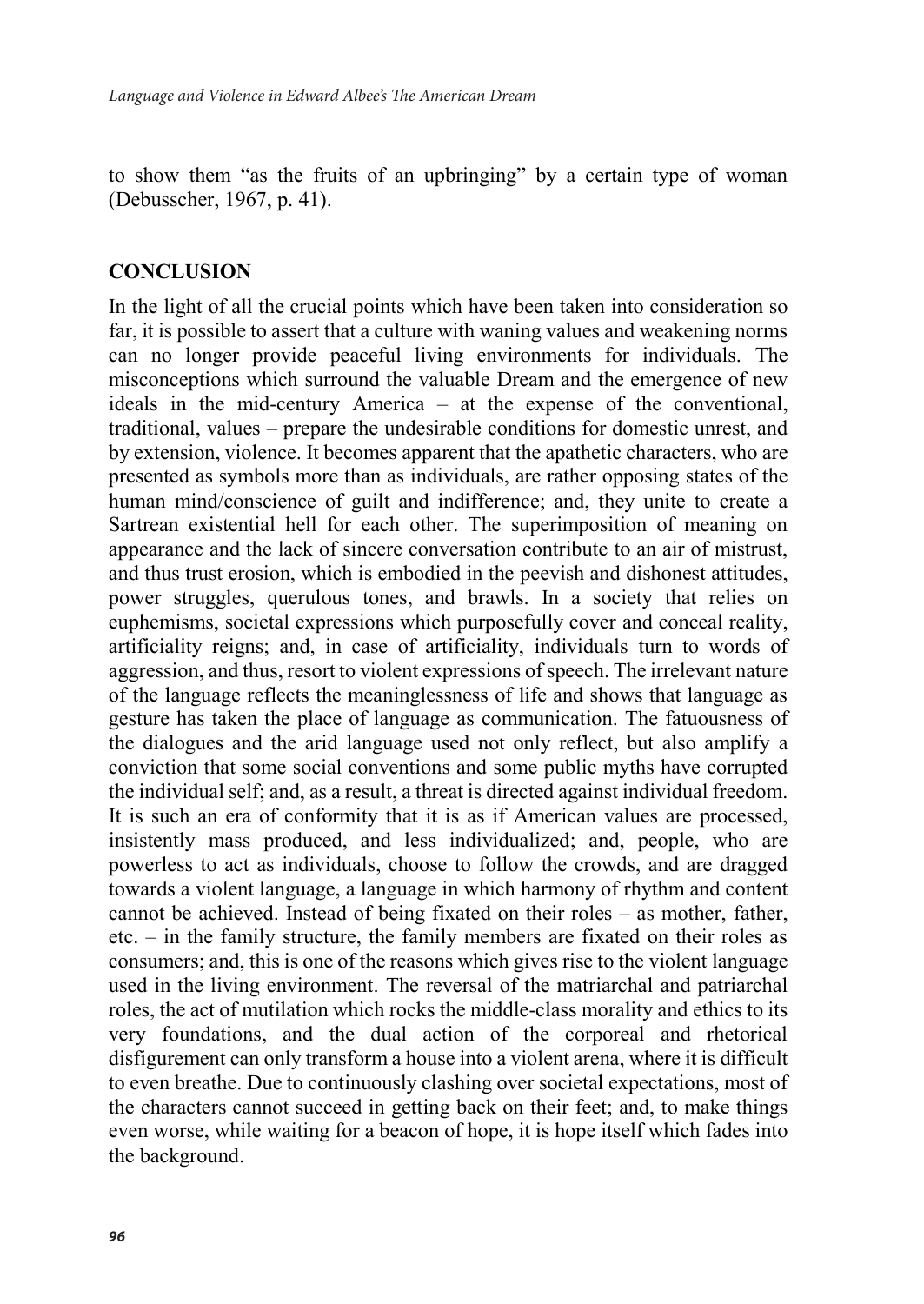#### **REFERENCES**

- Albee, E. (2006). *Stretching My Mind.* New York: Carroll & Graf Publishers, An Imprint of Avalon Publishing Group Inc.
- Albee, E. (2007). The American Dream. In *The Collected Plays of Edward Albee* (Vol. 1, pp. 95-148). New York and London: Overlook Duckworth.
- Berkowitz, G. M. (1992). *American Drama of the Twentieth Century.* New York: Longman Publishing.
- Bigsby, C. W. E. (2000). Edward Albee: Journey to Apocalypse. In *Modern American Drama: 1945-2000* (pp. 124-153). Cambridge: Cambridge University Press.
- Canaday, N. (Winter, 1966). Albee's 'The American Dream' and the Existential Vacuum. *The South Central Bulletin, Studies by Members of SCMLA, 26 (4): 28-34*. The Johns Hopkins University Press on behalf of The South Central Modern Language Association. Retrieved January 10, 2021, from https://www.jstor.org/stable/3187819
- Cohn, R. (1969). *Edward Albee.* Minneapolis: University of Minnesota Press.
- Debusscher, G. (1967). *Edward Albee: Tradition and Renewal.* (A. D. Williams, Trans.) Brussels: American Studies Center.
- Esslin, M. (1988). *The Field of Drama: How the Signs of Drama Create Meaning on Stage and Screen.* London: Methuen Publishing Limited.
- Esslin, M. (2004). *The Theatre of the Absurd* (3rd ed.). New York: Vintage Books.
- Freud, S. (1963). The Unconscious. In P. Rieff (Ed.), *General Psychological Theory* (C. M. Baines, Trans., pp. 116-150). New York: Collier Books, Macmillan Publishing Company.
- Innes, C. (2005). *Avant Garde Theatre: 1892-1992.* London and New York: Routledge.
- Oberg, A. K. (Summer, 1966). Edward Albee: His Language and Imagination. *Prairie Schooner, 40 (2): 139-146*. University of Nebraska Press. Retrieved January 10, 2021, from https://www.jstor.org/stable/40629152